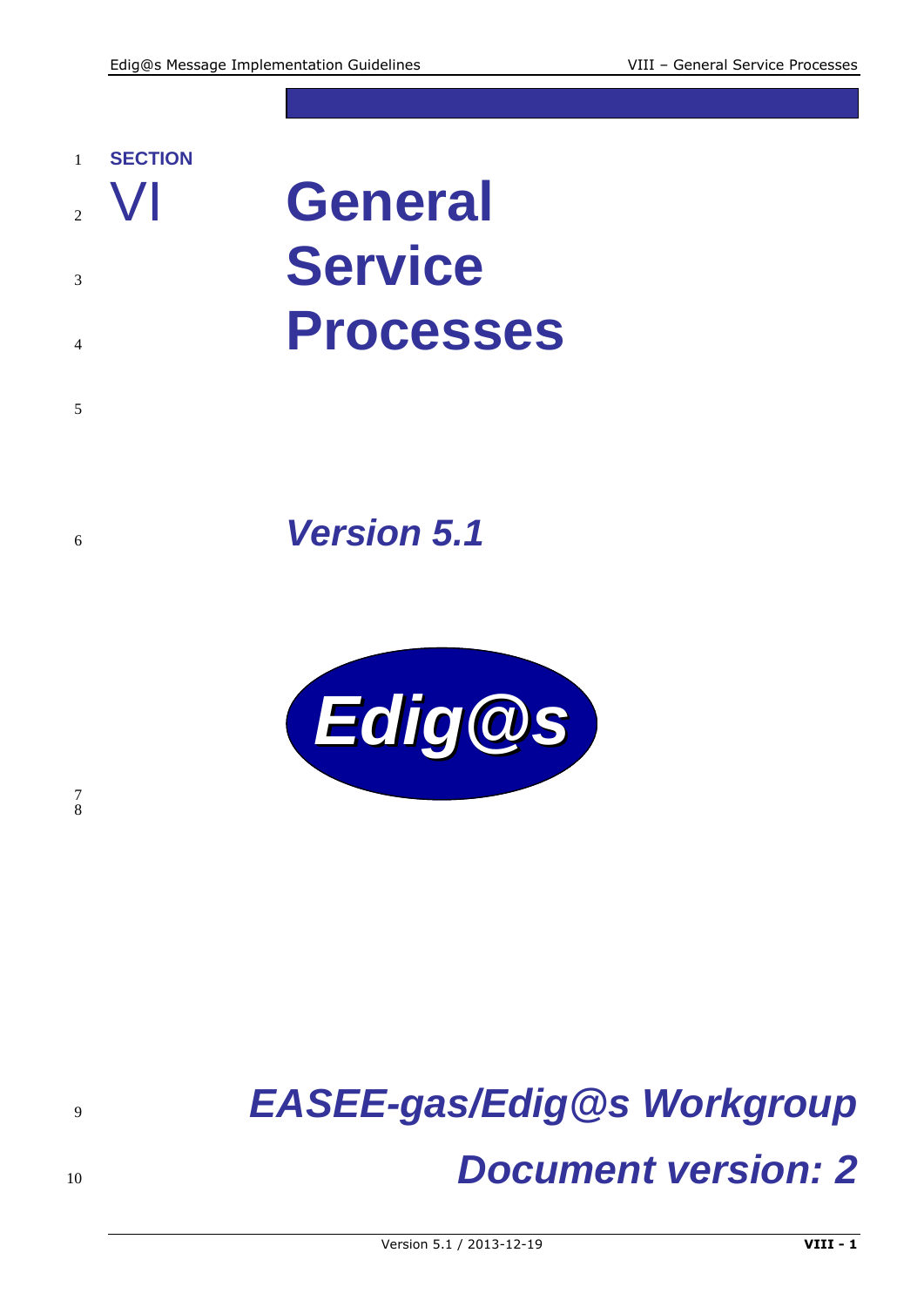# 11 **COPYRIGHT & LIABILITY**

12 The Edig@s Workgroup disclaims and excludes, and any user of the Edig@s Workgroup Implementation<br>13 Guidelines acknowledges and agrees to the Edig@s Workgroup disclaimer of, any and all warranties, 13 Guidelines acknowledges and agrees to the Edig@s Workgroup disclaimer of, any and all warranties,<br>14 conditions or representations, express or implied, oral or written, with respect to the quidelines or any 14 conditions or representations, express or implied, oral or written, with respect to the guidelines or any<br>15 part thereof, including any and all implied warranties or conditions of title, non-infringement, 15 part thereof, including any and all implied warranties or conditions of title, non-infringement,<br>16 merchantability, or fitness or suitability for any particular purpose (whether or not the Edig@s Workgroup 16 merchantability, or fitness or suitability for any particular purpose (whether or not the Edig@s Workgroup<br>17 knows, has reason to know, has been advised, or is otherwise in fact aware of any such purpose), 17 knows, has reason to know, has been advised, or is otherwise in fact aware of any such purpose), 18 whether alleged to arise by law, by reason of custom or usage in the trade, or by course of dealing. Each 18 whether alleged to arise by law, by reason of custom or usage in the trade, or by course of dealing. Each<br>19 user of the quidelines also agrees that under no circumstances will the Edig@s Workgroup be liable for 19 user of the guidelines also agrees that under no circumstances will the Edig@s Workgroup be liable for 20 any special, incidental, exemplary, punitive or consequential damages arising out of any use of, or errors 20 any special, incidental, exemplary, punitive or consequential damages arising out of any use of, or errors 21 or omissions in, the quidelines. or omissions in, the quidelines.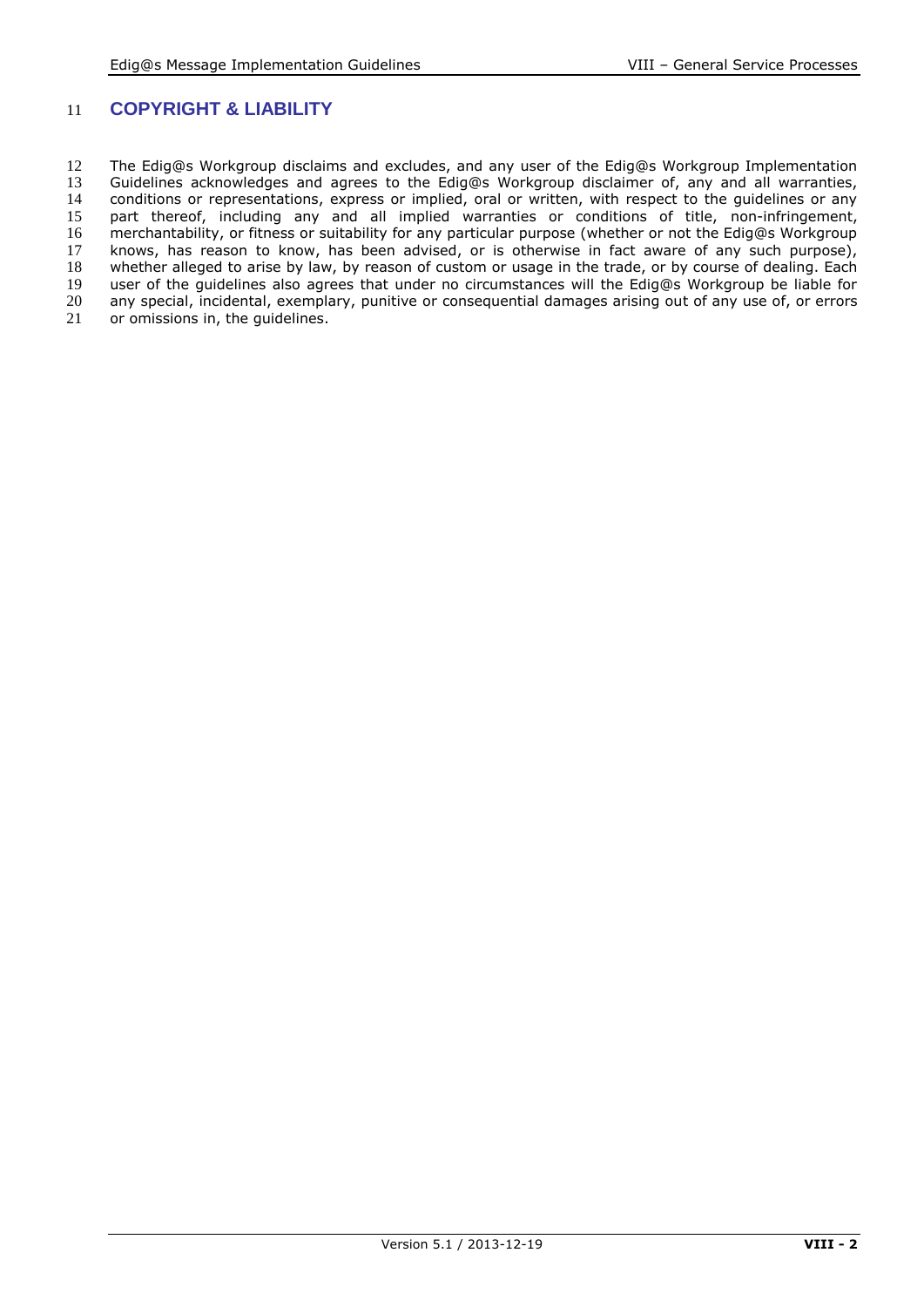| 22 | <b>TABLE OF CONTENTS</b> |                         |  |
|----|--------------------------|-------------------------|--|
| 23 | 1                        |                         |  |
| 24 | $\overline{2}$           |                         |  |
| 25 | $\mathbf{3}$             |                         |  |
| 26 | 3.1                      |                         |  |
| 27 | 3.1.1                    |                         |  |
| 28 | 3.1.2                    |                         |  |
| 29 | 3.2                      |                         |  |
| 30 | 3.3                      |                         |  |
| 31 | 3.3.1                    |                         |  |
| 32 | 3.3.2                    |                         |  |
| 33 | 3.3.3                    |                         |  |
| 34 | 3.3.4                    |                         |  |
| 35 | 3.3.5                    |                         |  |
| 36 | 4                        |                         |  |
| 37 | 4.1                      |                         |  |
| 38 | 4.2                      |                         |  |
| 39 | 4.3                      |                         |  |
| 40 | 4.3.1                    |                         |  |
| 41 | 4.3.2                    |                         |  |
| 42 | 4.3.3                    |                         |  |
| 43 | 4.3.4                    |                         |  |
| 44 | 4.3.5                    |                         |  |
| 45 | 4.3.6                    |                         |  |
| 46 | 4.3.7                    |                         |  |
| 47 | 5                        |                         |  |
| 48 | 5.1                      |                         |  |
| 49 | 5.2                      |                         |  |
| 50 | 5.3                      |                         |  |
| 51 | 5.3.1                    |                         |  |
| 52 | 5.3.2                    |                         |  |
| 53 | 5.3.3                    |                         |  |
| 54 | 5.3.4                    |                         |  |
| 55 | 5.3.5                    |                         |  |
| 56 | 5.3.6                    |                         |  |
| 57 | 5.3.7                    |                         |  |
| 58 | 6                        |                         |  |
| 59 |                          | <b>TABLE OF FIGURES</b> |  |
| 60 |                          |                         |  |
| 61 |                          |                         |  |
| 62 |                          |                         |  |
| 63 |                          |                         |  |
| 64 |                          |                         |  |
| 65 |                          |                         |  |
| 66 |                          |                         |  |
| 67 |                          |                         |  |
| 68 |                          |                         |  |
| 69 |                          |                         |  |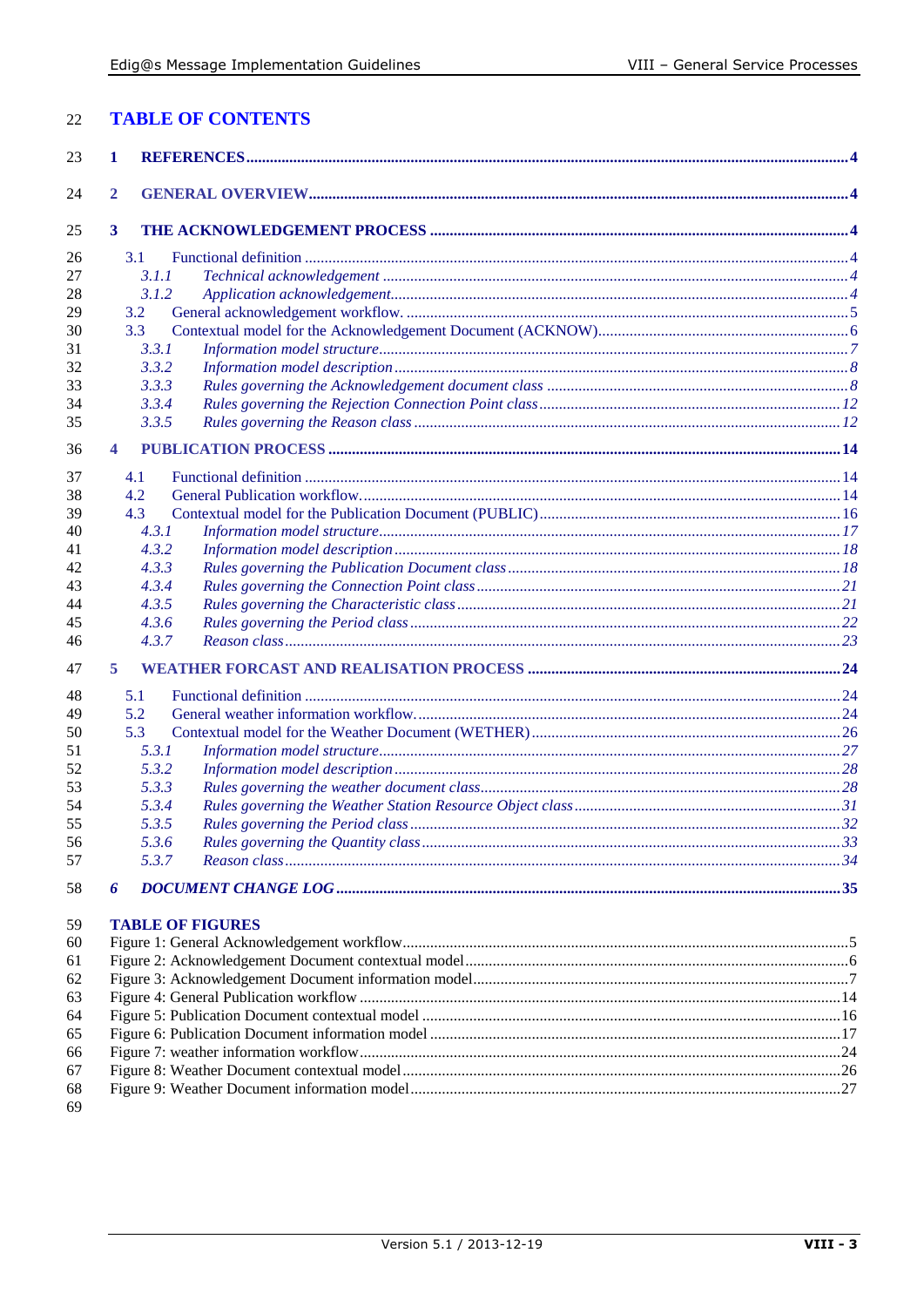# 70 **1 REFERENCES**

71 The content of the ACKNOW, PUBLIC and WETHER messages are based on the definition of terms and 72 codes as agreed by the Edig@s Workgroup codes as agreed by the Edig@s Workgroup.

### 73 **It is strongly recommended to read the Introduction to the Edig@s MIG before implementing**  74 **this process since it contains a number of general rules that are applicable for all the Edig@s**  messages.

# 76 **2 GENERAL OVERVIEW**

- 77 The objective of this guide is to define the generic service processes that can be used anywhere within 78 the Edig@s environment. The following service processes have been defined: the Edig@s environment. The following service processes have been defined:
- 79 The acknowledgement process.<br>80 The publication process.
- The publication process.
- 81 The weather forecast and results process.

# 82 **3 THE ACKNOWLEDGEMENT PROCESS**

# 83 **3.1 FUNCTIONAL DEFINITION**

84 The Acknowledgement document fits into a general Edig@s acknowledgement process and is divided into 85 two categories:

### 86 **3.1.1 TECHNICAL ACKNOWLEDGEMENT**

87 A technical acknowledgement occurs when an XML document is received that cannot be correctly 88 processed for submission to the application. Such an error could occur for example whenever the XML 89 parser cannot correctly parse the incoming document. Other instances could be the incapacity to 89 parser cannot correctly parse the incoming document. Other instances could be the incapacity to correctly identify the sender of the document in relation to the process requested. correctly identify the sender of the document in relation to the process requested.

91 In such a case a technical acknowledgement can be sent to the document sender providing the 92 information that the XML document in question cannot be correctly processed by the system. information that the XML document in question cannot be correctly processed by the system.

### 93 **3.1.2 APPLICATION ACKNOWLEDGEMENT**

94 Whenever it is necessary to send a response that can provide additional information to the sender and in 95 order to implement effective data exchange the following procedure should be applied upon reception of 96 a document to verify at the application level that it contains no faults that could prevent correct 96 a document to verify at the application level that it contains no faults that could prevent correct<br>97 processing: 97 processing:<br>98 •A

- 98 A document that is valid after this verification shall necessitate the generation of an 99 Acknowledgement document accepting in its entirety the document in question.
- 100 A document that has an error in it shall necessitate the generation of an Acknowledgement 101 document that can completely or partially reject the document in question.

102 This acknowledgment sequence will not be described systematically in the information flows, but it shall 103 be flagged as an integral part of each transmission wherever it is required.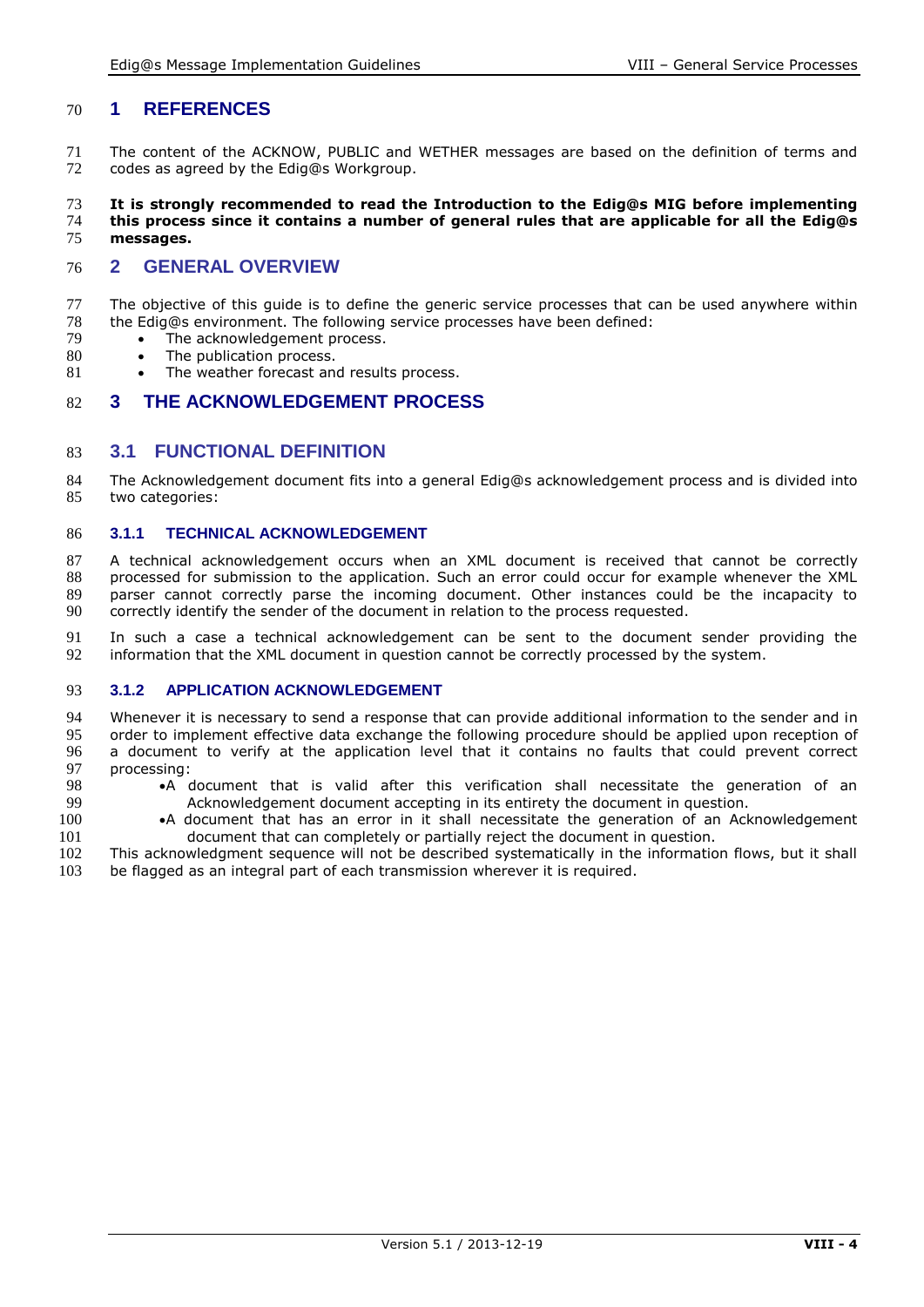# **3.2 GENERAL ACKNOWLEDGEMENT WORKFLOW.**



# <span id="page-4-0"></span>**FIGURE 1: GENERAL ACKNOWLEDGEMENT WORKFLOW**

107 The Acknowledgement document shall be used in conjunction with the transmission of electronic<br>108 documents defined in the EDIGAS process Information flow diagrams as required for a technical or documents defined in the EDIGAS process Information flow diagrams as required for a technical or application acknowledgement.

In specific processes it may be considered that an acknowledgement is not required.

 For example, typically one could consider that the exchange of a NOMINT between a Shipper and a System Operator requires an acknowledgement in order to avoid reclamations from the Shipper if the NOMINT had not been received.

 Alternatively in the case of a NOMRES between a System Operator and a Shipper an acknowledgement might not be required since this could hold up processing on the System Operators side waiting for the acknowledgement event that provides no additional processing information. On the Shipper's side no 117 further action can be taken if there is a disagreement with the NOMRES content. In addition if the 1888 18<br>118 Shipper does not receive the NOMRES an immediate alarm will be set off querving why the message had

118 Shipper does not receive the NOMRES an immediate alarm will be set off querying why the message had 119 not been received. not been received.

- In general entities of the same business level may require an acknowledgement when exchanging information.
- 122 However entities of different business levels will generally require an acknowledgement of information<br>123 sent from the lower level to the higher level whereas it may not be necessary when something is sent sent from the lower level to the higher level whereas it may not be necessary when something is sent from the higher level to the lower level.
- Not to transmit an acknowledgement when it supplies no new information provides a means of preventing a system waiting for something which will not in the end be processed.
- The ACKNOW message may be generated in two contexts:
- 129  $\rightarrow$  At the system level when a technical incident prevents it from being processed by an 130 application.
- 131 
At the application level where it should be generated by the application software and NOT by EDI-translator software. In this context it must mention the parties as stated in the message 133 that is being acknowledged.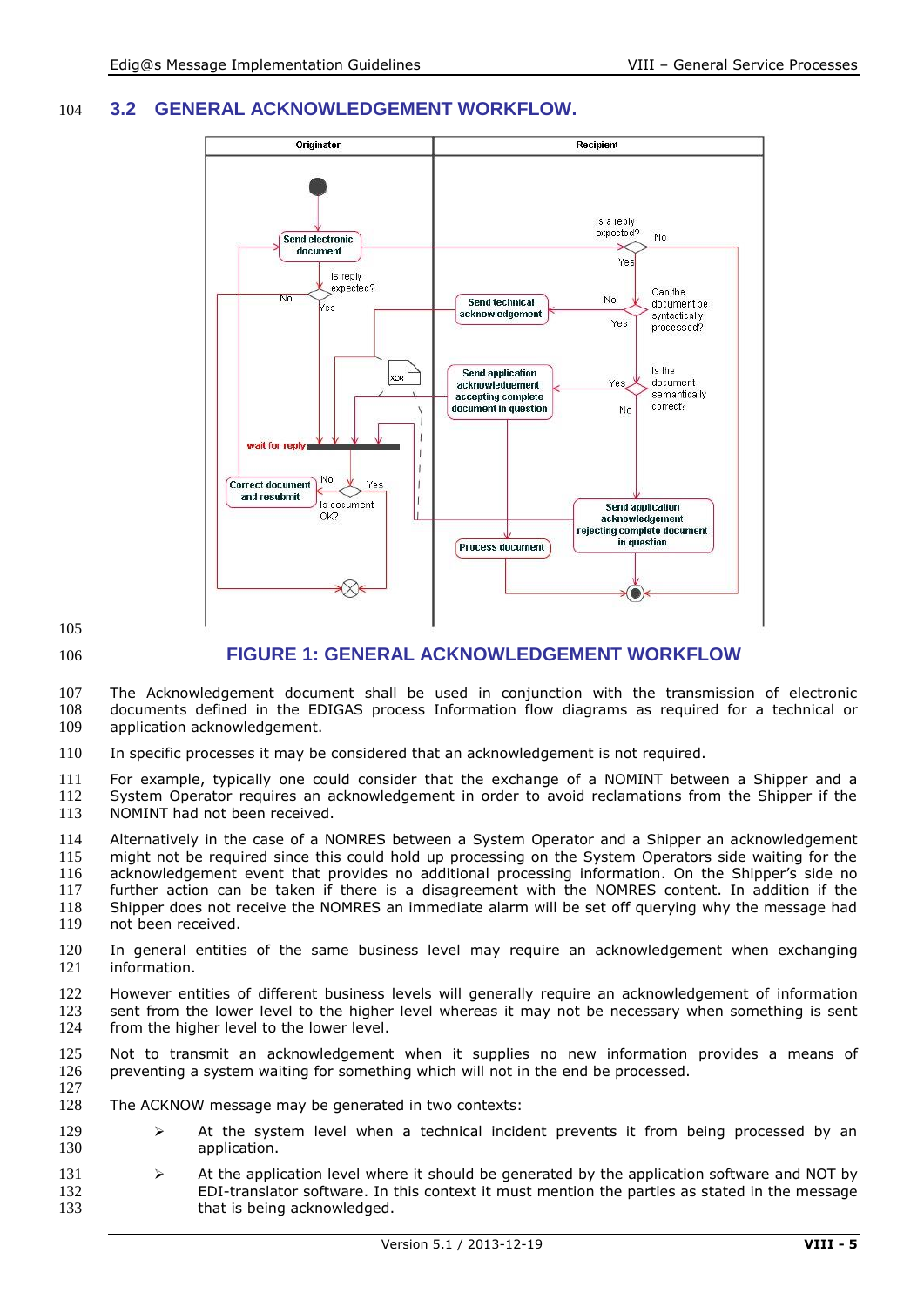# 134 **3.3 CONTEXTUAL MODEL FOR THE ACKNOWLEDGEMENT DOCUMENT**  135 **(ACKNOW)**







# <span id="page-5-0"></span>137 **FIGURE 2: ACKNOWLEDGEMENT DOCUMENT CONTEXTUAL MODEL**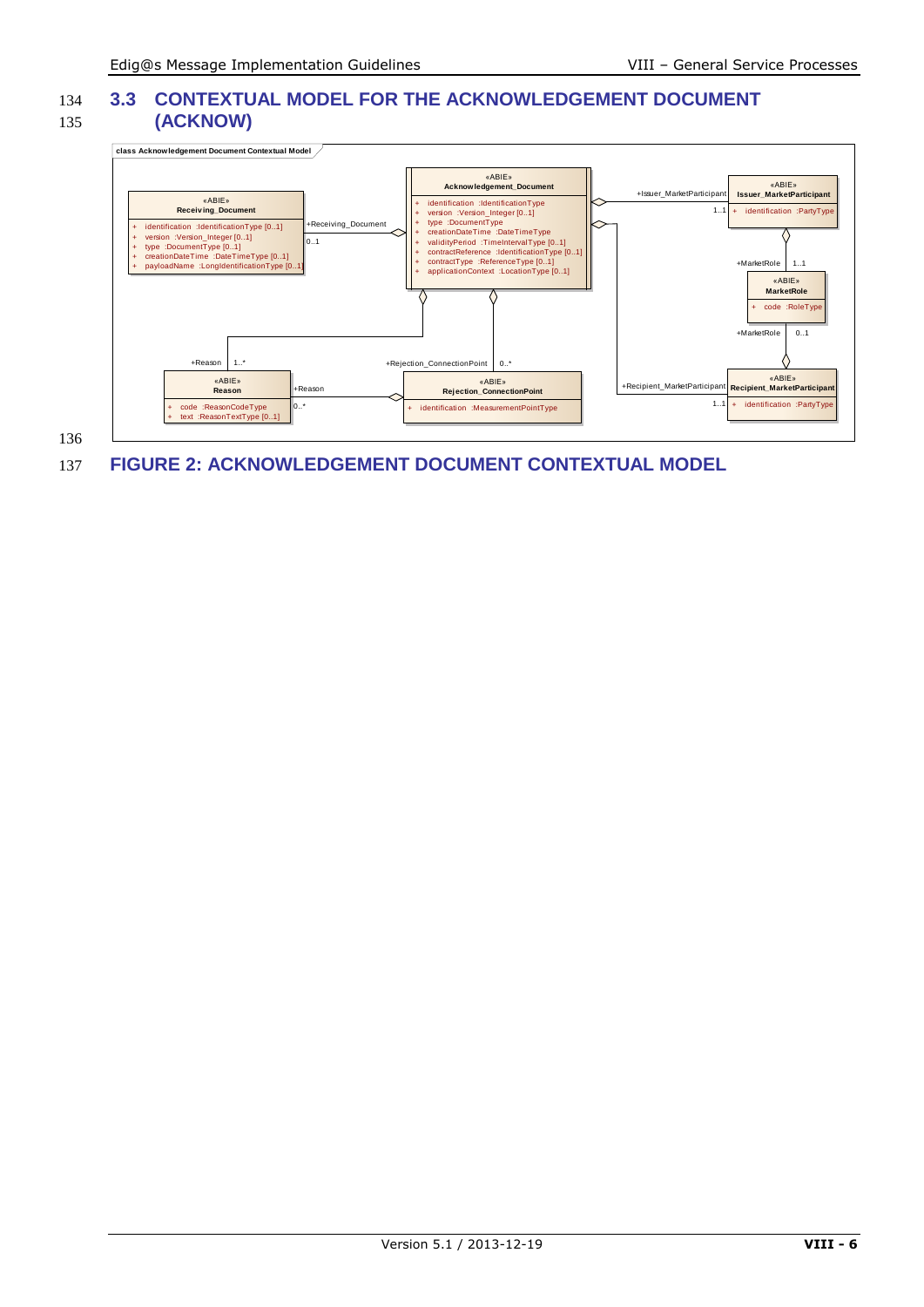### 138 **3.3.1 INFORMATION MODEL STRUCTURE**



139

# <span id="page-6-0"></span>140 **FIGURE 3: ACKNOWLEDGEMENT DOCUMENT INFORMATION MODEL**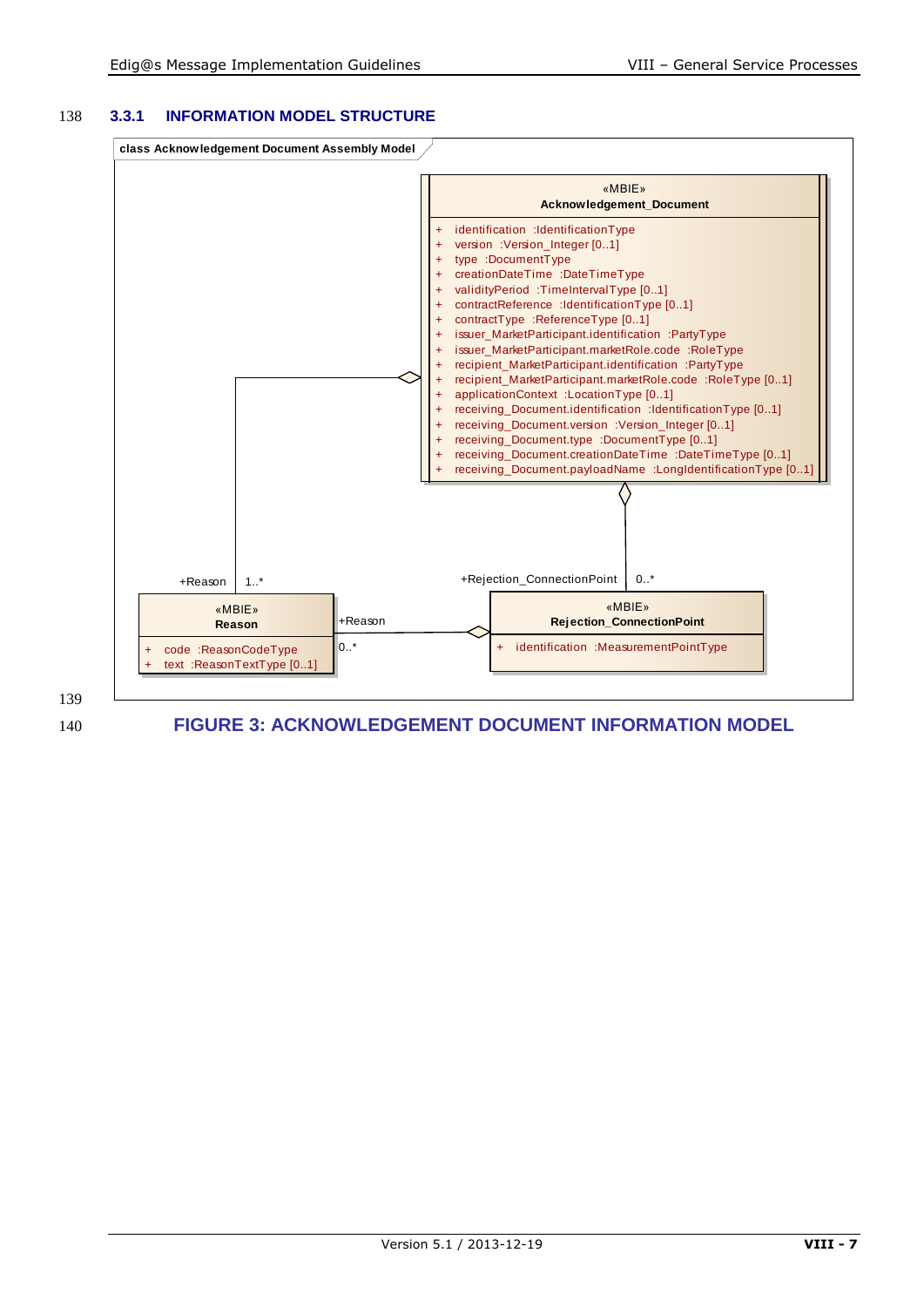# 141 **3.3.2 INFORMATION MODEL DESCRIPTION**

# 142 **3.3.3 RULES GOVERNING THE ACKNOWLEDGEMENT DOCUMENT CLASS**

- 143 A document is uniquely identified by:
- 144 The identification of the document
- 145 The issuer identification
- 146 The identification of the version.<br>147 3.3.3.1 IDENTIFICATION
- 147 **3.3.3.1 IDENTIFICATION**

| <b>ACTION</b>                  | <b>DESCRIPTION</b>                                                                                                                                                                                                                              |
|--------------------------------|-------------------------------------------------------------------------------------------------------------------------------------------------------------------------------------------------------------------------------------------------|
| <b>Definition of element</b>   | Identification of the document describing the Acknowledgement<br>Document.                                                                                                                                                                      |
| <b>Description</b>             | An Acknowledgement Document must have a unique<br>identification assigned by the issuer of the document to be sent<br>to a recipient for a given validity period.<br>The issuer must guarantee that this identification is unique<br>over time. |
| <b>Size</b>                    | The identification of an Acknowledgement Document may not<br>exceed 35 alphanumeric characters.                                                                                                                                                 |
| <b>Applicability</b>           | This information is mandatory.                                                                                                                                                                                                                  |
| <b>Dependence requirements</b> | None.                                                                                                                                                                                                                                           |

# 148 **3.3.3.1 VERSION**

| <b>ACTION</b>                  | <b>DESCRIPTION</b>                                                                                                                                                                                                                                                                                                                                                                                                                                                                         |
|--------------------------------|--------------------------------------------------------------------------------------------------------------------------------------------------------------------------------------------------------------------------------------------------------------------------------------------------------------------------------------------------------------------------------------------------------------------------------------------------------------------------------------------|
| <b>Definition of element</b>   | Version of the document being sent.                                                                                                                                                                                                                                                                                                                                                                                                                                                        |
| <b>Description</b>             | The document version is used to identify a given version of an<br>Acknowledgement Document.<br>The first version number for a given document identification<br>shall normally be 1.<br>The document version number must be incremented for each<br>retransmission of a document that contains changes to the<br>previous version.<br>The receiving system shall only accept a document with a<br>version number which is greater than the previous version<br>number of the same document. |
| <b>Size</b>                    | A version number may not exceed 3 numeric characters.                                                                                                                                                                                                                                                                                                                                                                                                                                      |
| <b>Applicability</b>           | This information is dependent.                                                                                                                                                                                                                                                                                                                                                                                                                                                             |
| <b>Dependence requirements</b> | This depends on local market rules.                                                                                                                                                                                                                                                                                                                                                                                                                                                        |
| <b>TYPE</b><br>3.3.3.2         |                                                                                                                                                                                                                                                                                                                                                                                                                                                                                            |

| <b>ACTION</b>                  | DESCRIPTION                                                                                                                                          |
|--------------------------------|------------------------------------------------------------------------------------------------------------------------------------------------------|
| <b>Definition of element</b>   | The type of the document being sent.                                                                                                                 |
| <b>Description</b>             | This identifies the type of Acknowledgement Document that is<br>being sent.                                                                          |
|                                | The following type of Acknowledgement Document is<br>permitted:                                                                                      |
|                                | 294 = Application error and acknowledgement. Message used<br>by an application to acknowledge reception of a<br>message and/or to report any errors. |
|                                | (Reference Edig@s DocumentType code list).                                                                                                           |
| <b>Size</b>                    | A type may not exceed 3 alphanumeric characters.                                                                                                     |
| <b>Applicability</b>           | This information is mandatory.                                                                                                                       |
| <b>Dependence requirements</b> | None.                                                                                                                                                |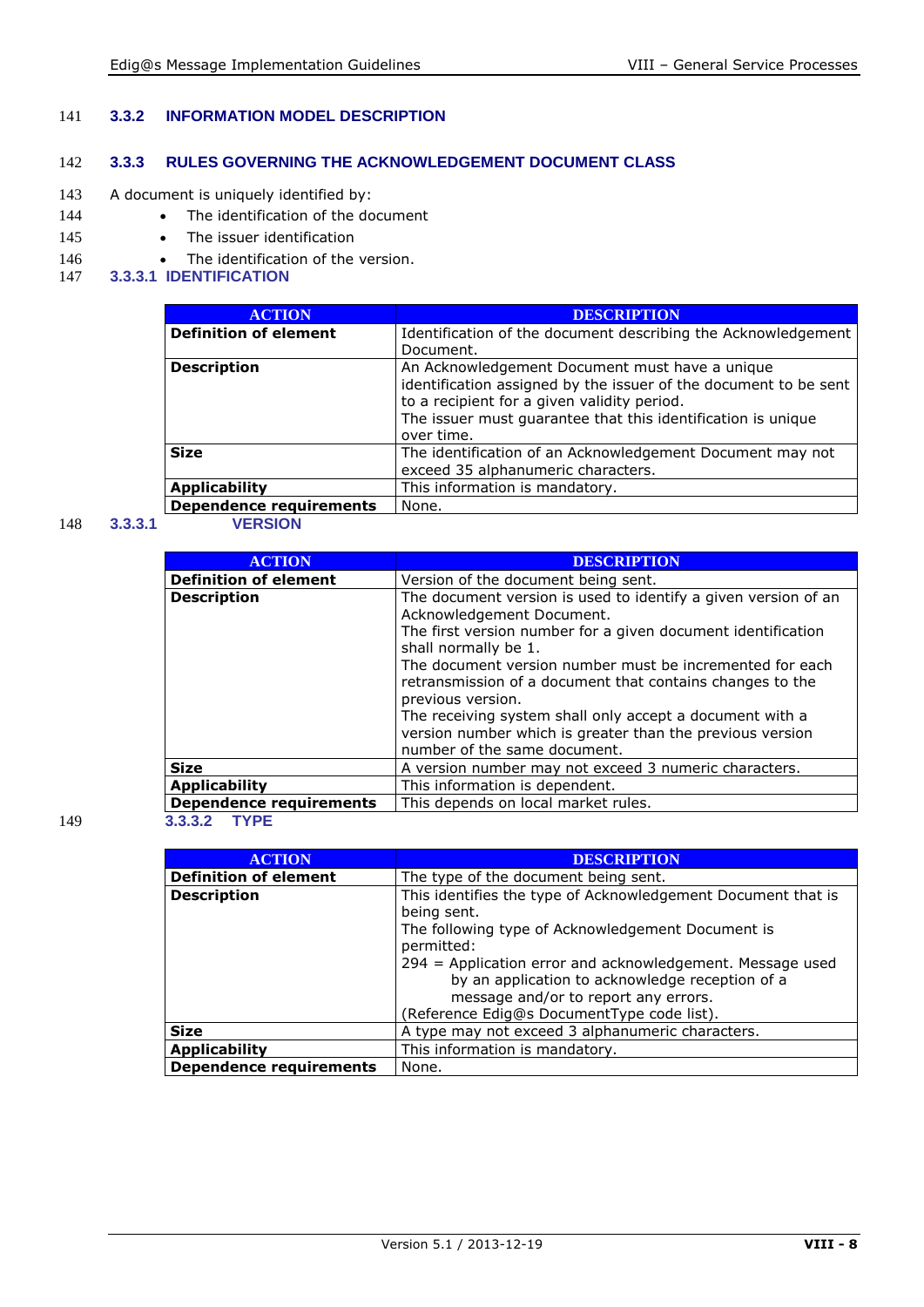### 150 **3.3.3.3 CREATIONDATETIME**

|     | <b>ACTION</b>                  | <b>DESCRIPTION</b>                                        |
|-----|--------------------------------|-----------------------------------------------------------|
|     | <b>Definition of element</b>   | Date and time of the creation of the document.            |
|     | <b>Description</b>             | The date and time that the document was prepared for      |
|     |                                | transmission by the application of the issuer.            |
|     | <b>Size</b>                    | Refer to section 1.2 of the Edig@s General Guidelines for |
|     |                                | information on the attribute structure.                   |
|     | <b>Applicability</b>           | This information is mandatory.                            |
|     | <b>Dependence requirements</b> | None.                                                     |
| 151 | 3.3.3.4 VALIDITYPERIOD         |                                                           |

| <b>ACTION</b>                  | <b>DESCRIPTION</b>                                                                                      |
|--------------------------------|---------------------------------------------------------------------------------------------------------|
| <b>Definition of element</b>   | The start and end date and time of the period of validity<br>covered in the document.                   |
| <b>Description</b>             | This information provides the start and end date and time of<br>the period of validity of the document. |
| <b>Size</b>                    | Refer to section 1.2 of the Edig@s General Guidelines for<br>information on the attribute structure.    |
| <b>Applicability</b>           | This information is dependent.                                                                          |
| <b>Dependence requirements</b> | This information is provided where the document being<br>reported has a validity period                 |

# 152 **3.3.3.5 CONTRACTREFERENCE**

| <b>ACTION</b>                  | <b>DESCRIPTION</b>                                             |
|--------------------------------|----------------------------------------------------------------|
| <b>Definition of element</b>   | Identification of the contract reference that governs the      |
|                                | document contents.                                             |
| <b>Description</b>             | The contract reference identifies the contract under which the |
|                                | conditions of the content and transmission of the document     |
|                                | have been agreed.                                              |
| <b>Size</b>                    | The maximum length of the contract reference identification is |
|                                | 35 alphanumeric characters.                                    |
| <b>Applicability</b>           | This information is dependent.                                 |
| <b>Dependence requirements</b> | This information is provided where the document being          |
|                                | reported has a contract reference.                             |

### 153 **3.3.3.6 CONTRACTTYPE**

| <b>ACTION</b>                  | <b>DESCRIPTION</b>                                                                  |
|--------------------------------|-------------------------------------------------------------------------------------|
| <b>Definition of element</b>   | Identification of the type of contract covering the document.                       |
| <b>Description</b>             | The contract type identifies the nature of the contract defined<br>in the document. |
|                                | Refer to the Edigas ReferenceType codelist for the list of valid<br>codes.          |
| <b>Size</b>                    | The maximum length of the contract type is 3 alphanumeric<br>characters.            |
| <b>Applicability</b>           | This information is dependent.                                                      |
| <b>Dependence requirements</b> | This information is provided where the document being                               |
| 1001100                        | reported has a contract type.<br>$\mathbf{R}$<br><b>AABINAAALIPMP</b>               |

# 154 **3.3.3.7 ISSUER\_MARKETPARTICIPANT.IDENTIFICATION – CODINGSCHEME**

| <b>ACTION</b>                  | <b>DESCRIPTION</b>                                                                                                                                                  |
|--------------------------------|---------------------------------------------------------------------------------------------------------------------------------------------------------------------|
| <b>Definition of element</b>   | Identification of the party who issued the acknowledgement.                                                                                                         |
| <b>Description</b>             | The issuer of the document is identified by a unique coded<br>identification.                                                                                       |
|                                | The codification scheme used for the coded identification is<br>indicated by the coding scheme attribute and shall indicate the<br>code "305" for an EIC code.      |
| <b>Size</b>                    | The maximum length of an issuer's identification is 16<br>alphanumeric characters.<br>The maximum length of the coding scheme code is 3<br>alphanumeric characters. |
| <b>Applicability</b>           | Both the identification and the coding scheme are mandatory.                                                                                                        |
| <b>Dependence requirements</b> | None.                                                                                                                                                               |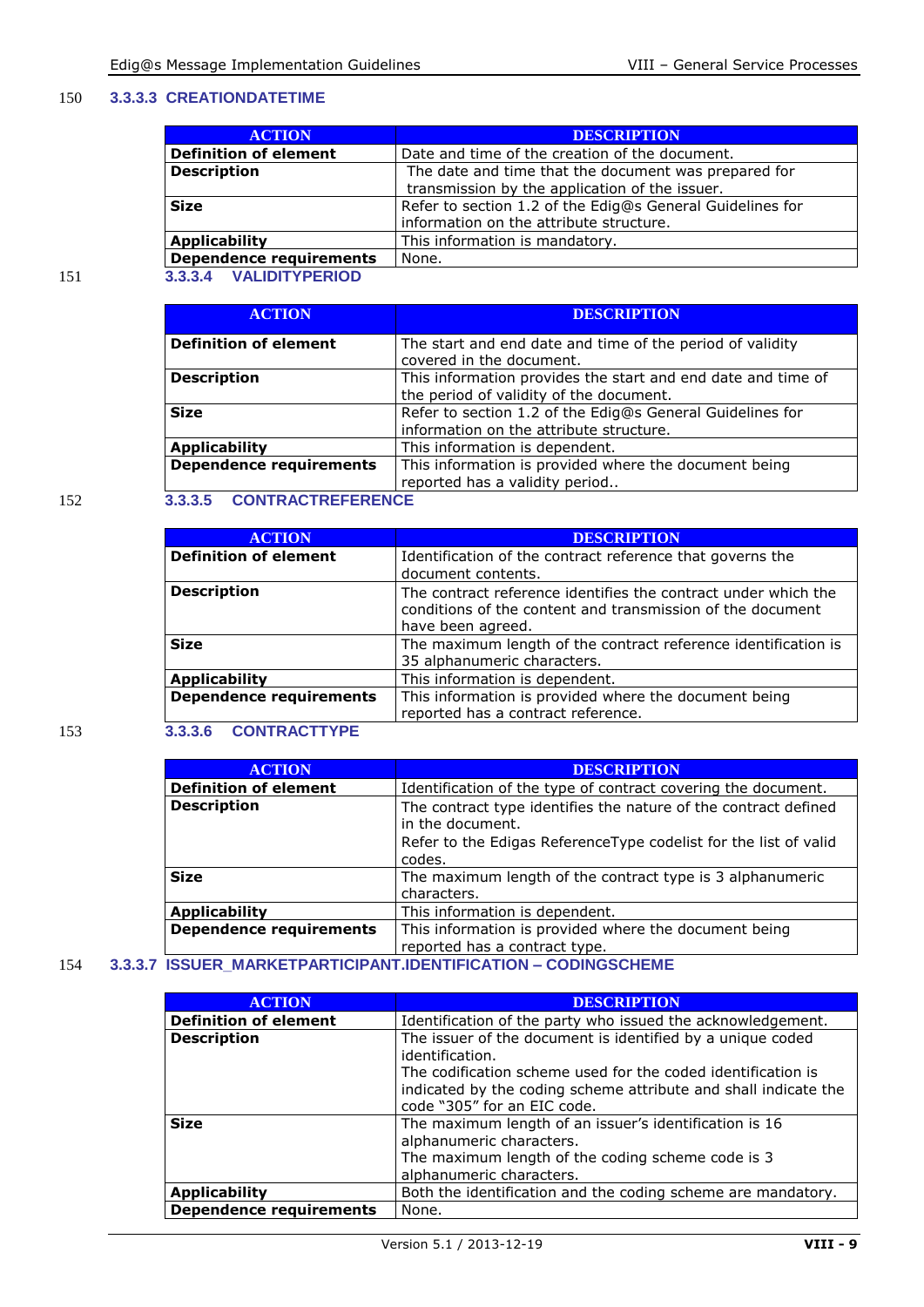# 155 **3.3.3.8 ISSUER\_MARKETPARTICIPANT.MARKETROLE.CODE**

| <b>ACTION</b>                  | <b>DESCRIPTION</b>                                                                                                                                                                                               |
|--------------------------------|------------------------------------------------------------------------------------------------------------------------------------------------------------------------------------------------------------------|
| <b>Definition of element</b>   | Identification of the role that the party who has issued the<br>document is playing.                                                                                                                             |
| <b>Description</b>             | The role being played by the issuer of the document for this<br>transmission. This should be the same role as identified in the<br>receiving document.<br>Refer to the Edig@s RoleType codelist for valid codes. |
| <b>Size</b>                    | The maximum length of this information is 3 alphanumeric<br>characters.                                                                                                                                          |
| <b>Applicability</b>           | This information is mandatory.                                                                                                                                                                                   |
| <b>Dependence requirements</b> | None.                                                                                                                                                                                                            |

# 156 **3.3.3.9 RECIPIENT\_MARKETPARTICIPANT.IDENTIFICATION – CODINGSCHEME**

| <b>ACTION</b>                  | <b>DESCRIPTION</b>                                                                                                                                                                                                                                                 |
|--------------------------------|--------------------------------------------------------------------------------------------------------------------------------------------------------------------------------------------------------------------------------------------------------------------|
| <b>Definition of element</b>   | Identification of the party who has issued the document that is<br>being acknowledged.                                                                                                                                                                             |
| <b>Description</b>             | The issuer of the document being acknowledged is identified by<br>a unique coded identification.<br>The codification scheme used for the coded identification is<br>indicated by the coding scheme attribute and shall indicate the<br>code "305" for an EIC code. |
| <b>Size</b>                    | The maximum length of an original issuer's identification is 16<br>alphanumeric characters.<br>The maximum length of the coding scheme code is 3<br>alphanumeric characters.                                                                                       |
| <b>Applicability</b>           | Both the identification and the coding scheme are mandatory.                                                                                                                                                                                                       |
| <b>Dependence requirements</b> | None.                                                                                                                                                                                                                                                              |

# 157 **3.3.3.10RECIPIENT\_MARKETPARTICIPANT.MARKETROLE.CODE**

| <b>ACTION</b>                     | <b>DESCRIPTION</b>                                                                                                                                                                                               |
|-----------------------------------|------------------------------------------------------------------------------------------------------------------------------------------------------------------------------------------------------------------|
| <b>Definition of element</b>      | Identification of the role that the party who has issued the<br>document being acknowledged is playing.                                                                                                          |
| <b>Description</b>                | The role being played by the issuer of the document for this<br>transmission. This should be the same role as identified in the<br>receiving document.<br>Refer to the Edig@s RoleType codelist for valid codes. |
| <b>Size</b>                       | The maximum length of this information is 3 alphanumeric<br>characters.                                                                                                                                          |
| <b>Applicability</b>              | This information is dependent.                                                                                                                                                                                   |
| <b>Dependence requirements</b>    | The market role is to be provided if it is known. Generally it is<br>not available if the payload cannot be read.                                                                                                |
| CODIMOCOUTME<br>ADDUCATIONCONTEVT |                                                                                                                                                                                                                  |

# 158 **3.3.3.11 APPLICATIONCONTEXT – CODINGSCHEME**

| <b>ACTION</b>                  | <b>DESCRIPTION</b>                                                 |
|--------------------------------|--------------------------------------------------------------------|
| <b>Definition of element</b>   | The identification of a particular context that is significant to  |
|                                | the recipient.                                                     |
| <b>Description</b>             | The application context is used to identify a particular context   |
|                                | (location, application, etc.) that is relevant to the recipient of |
|                                | the document.                                                      |
|                                | The codification scheme used for the coded identification is       |
|                                | indicated by the coding scheme attribute and shall indicate the    |
|                                | code "305" for an EIC code.                                        |
| <b>Size</b>                    | The maximum length of an application context's identification is   |
|                                | 16 alphanumeric characters.                                        |
|                                | The maximum length of the coding scheme code is 3                  |
|                                | alphanumeric characters.                                           |
| <b>Applicability</b>           | This information is dependent.                                     |
| <b>Dependence requirements</b> | The information is only provided when there is bi lateral          |
|                                | agreement between the parties.                                     |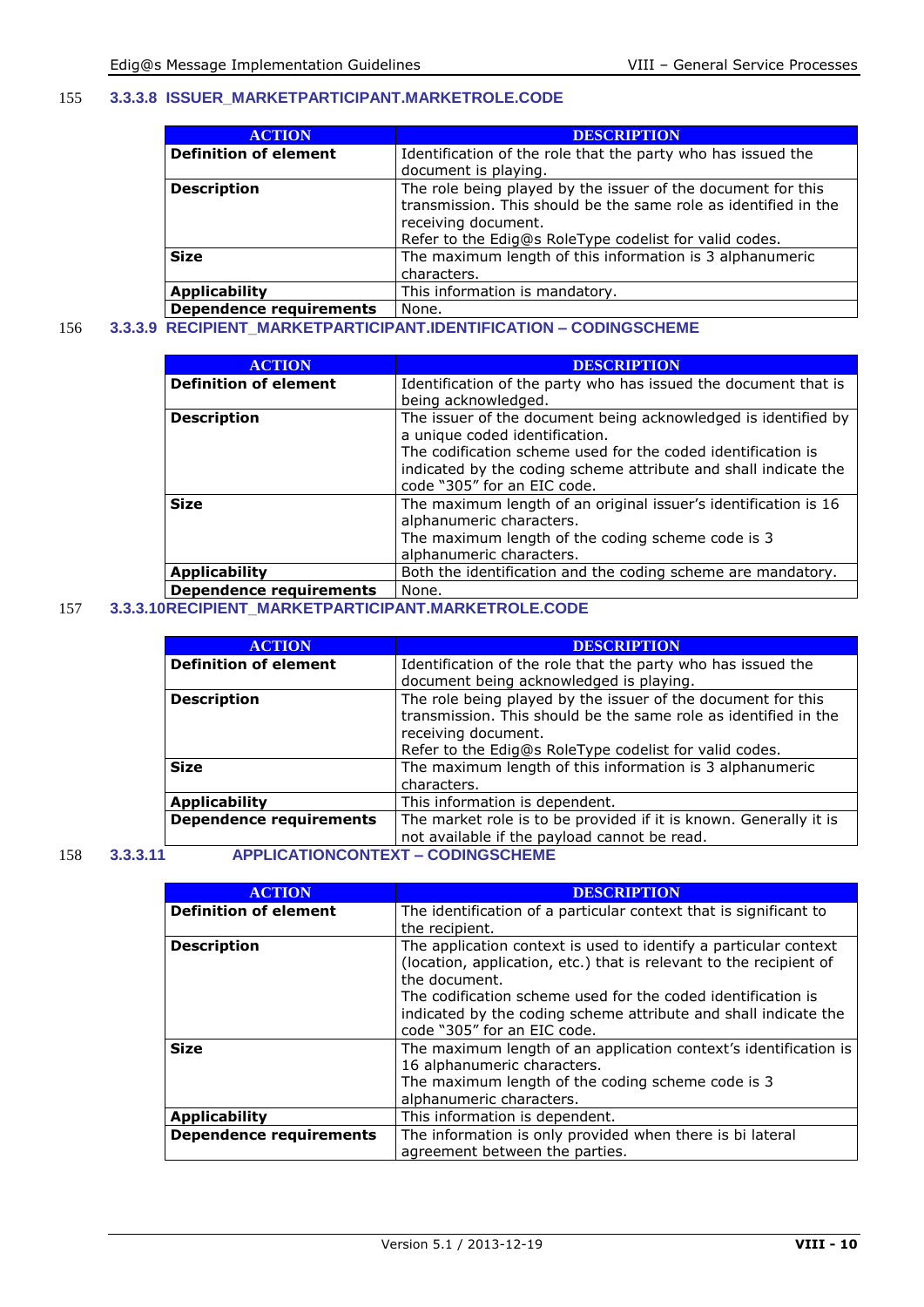# 159 **3.3.3.12RECEIVING\_DOCUMENT.IDENTIFICATION**

| <b>ACTION</b>                  | <b>DESCRIPTION</b>                                                                                                                                                   |
|--------------------------------|----------------------------------------------------------------------------------------------------------------------------------------------------------------------|
| <b>Definition of element</b>   | Unique identification of the document being acknowledged                                                                                                             |
| <b>Description</b>             | This provides the identification of the original message being<br>acknowledged.                                                                                      |
| <b>Size</b>                    | The identification of a Document may not exceed 35<br>alphanumeric characters.                                                                                       |
| <b>Applicability</b>           | This information is dependent.                                                                                                                                       |
| <b>Dependence requirements</b> | The information is only provided if the document can be<br>successfully interpreted. Otherwise the payload identification<br>shall be used to identify the exchange. |

# 160 **3.3.3.13RECEIVING\_DOCUMENT.TYPE**

| <b>ACTION</b>                  | <b>DESCRIPTION</b>                                                                                                                                                   |
|--------------------------------|----------------------------------------------------------------------------------------------------------------------------------------------------------------------|
| <b>Definition of element</b>   | Identification of the type of document being received.                                                                                                               |
| <b>Description</b>             | This provides the identification of the type of document being<br>acknowledged. This corresponds to the code used by Edigas to<br>identify a type of document        |
| <b>Size</b>                    | The maximum length of this information is 3 alphanumeric<br>characters.                                                                                              |
| <b>Applicability</b>           | This information is dependent.                                                                                                                                       |
| <b>Dependence requirements</b> | The information is only provided if the document can be<br>successfully interpreted. Otherwise the payload identification<br>shall be used to identify the exchange. |

# 161 **3.3.3.14 RECEIVING\_DOCUMENT.VERSION**

| <b>ACTION</b>                  | <b>DESCRIPTION</b>                                                                                                                                                                                                    |  |
|--------------------------------|-----------------------------------------------------------------------------------------------------------------------------------------------------------------------------------------------------------------------|--|
| <b>Definition of element</b>   | Version of the document being acknowledged.                                                                                                                                                                           |  |
| <b>Description</b>             | The version of the receiving document is provided if the                                                                                                                                                              |  |
|                                | document being acknowledged has a version.                                                                                                                                                                            |  |
| <b>Size</b>                    | A version number may not exceed 3 numeric characters.                                                                                                                                                                 |  |
| <b>Applicability</b>           | This information is dependent.                                                                                                                                                                                        |  |
| <b>Dependence requirements</b> | The information is only provided if the document can be<br>successfully interpreted and has a version attribute. If there is<br>no receiving document identification there shall be no receiving<br>document version. |  |

### 162 **3.3.3.15RECEIVING\_DOCUMENT.CREATIONDATETIME**

| <b>ACTION</b>                  | <b>DESCRIPTION</b>                                             |
|--------------------------------|----------------------------------------------------------------|
| <b>Definition of element</b>   | The date and time of the creation of the original message.     |
| <b>Description</b>             | The date and time of the creation of the original message      |
|                                | being acknowledged.                                            |
| <b>Size</b>                    | Refer to section 1.2 of the Edig@s General Guidelines for      |
|                                | information on the attribute structure.                        |
| <b>Applicability</b>           | This information is dependent.                                 |
| <b>Dependence requirements</b> | The information is only provided if the document can be        |
|                                | successfully interpreted. Otherwise the payload identification |
|                                | shall be used to identify the exchange.                        |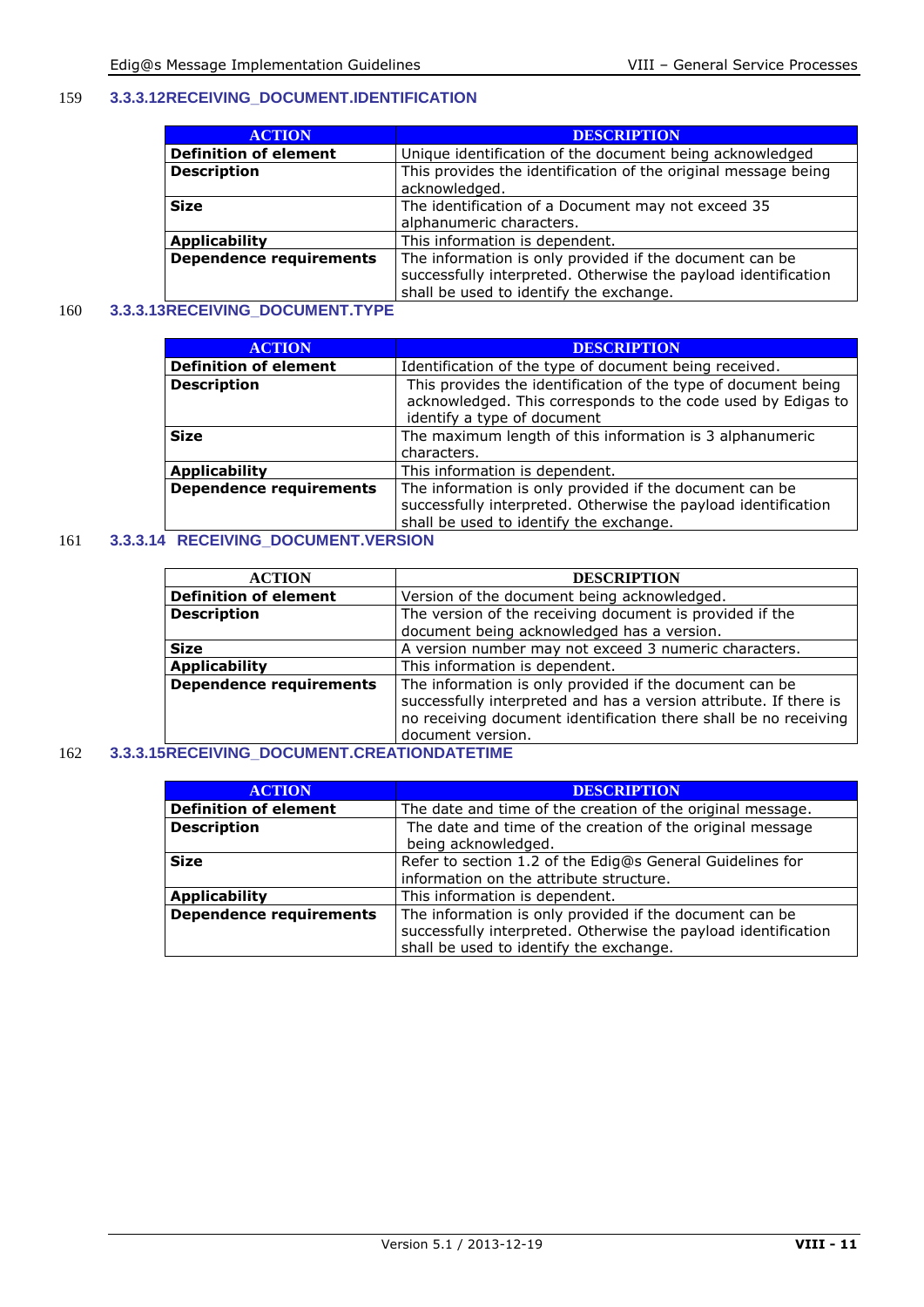# 163 **3.3.3.16RECEIVING\_DOCUMENT.PAYLOADNAME**

| <b>ACTION</b>                  | <b>DESCRIPTION</b>                                                |
|--------------------------------|-------------------------------------------------------------------|
| <b>Definition of element</b>   | The identification of the payload object used to transmit the     |
|                                | document.                                                         |
| <b>Description</b>             | This provides the identification of the payload object, such as a |
|                                | file name, that has been used to transmit the document.           |
| <b>Size</b>                    | The maximum length of the name is 150 alphanumeric                |
|                                | characters.                                                       |
| <b>Applicability</b>           | The name is dependent.                                            |
| <b>Dependence requirements</b> | This identification is only provided if the document cannot be    |
|                                | successfully interpreted.                                         |
|                                | The attributes receiving document identification, receiving       |
|                                | document type and receiving document date time shall not be       |
|                                | provided.                                                         |

### 164 **3.3.4 RULES GOVERNING THE REJECTION CONNECTION POINT CLASS**

165 If a specific connection point is being rejected this class shall be used to identify it. It is generally the 166 case if the original document is only partially rejected.

166 case if the original document is only partially rejected.<br>167 3.3.4.1 **IDENTIFICATION - CODINGSCHEME** 

### 167 **3.3.4.1 IDENTIFICATION – CODINGSCHEME**

| <b>ACTION</b>                  | <b>DESCRIPTION</b>                                                                                                                                                                                                                                                                                                   |
|--------------------------------|----------------------------------------------------------------------------------------------------------------------------------------------------------------------------------------------------------------------------------------------------------------------------------------------------------------------|
| <b>Definition of element</b>   | The identification of a connection point.                                                                                                                                                                                                                                                                            |
| <b>Description</b>             | The identification of a connection point whose information is<br>being rejected within a document.<br>The codification scheme used for the coded identification is<br>indicated by the coding scheme attribute and shall indicate the<br>code "305" for an EIC code or the code "ZSO" for a System<br>Operator code. |
| <b>Size</b>                    | The maximum length of the connection point identification is 16<br>alphanumeric characters.<br>The maximum length of the coding scheme is 3 alphanumeric<br>characters.                                                                                                                                              |
| <b>Applicability</b>           | Both the connection point identification and the coding scheme<br>are dependent.                                                                                                                                                                                                                                     |
| <b>Dependence requirements</b> | This is only used whenever a specific connection point is being<br>rejected in a document.                                                                                                                                                                                                                           |

### 168 **3.3.5 RULES GOVERNING THE REASON CLASS**

- 169 The Reason class shall provide any coded or textual information that is necessary to completely describe<br>170 the conditions of the acknowledgement. It may provide additional information at the connection point the conditions of the acknowledgement. It may provide additional information at the connection point
- 171 level describing any eventual amendment or rejection.
- 172 **3.3.5.1 CODE**

| <b>ACTION</b>                  | <b>DESCRIPTION</b>                                                                                                                                                                                                       |
|--------------------------------|--------------------------------------------------------------------------------------------------------------------------------------------------------------------------------------------------------------------------|
| <b>Definition of element</b>   | A code providing the conditions of the acknowledgement.                                                                                                                                                                  |
| <b>Description</b>             | The reason code provides the conditions of the<br>acknowledgement as well as at the connection point level the<br>reason for any eventual amendments or rejections. As many<br>reason elements as necessary may be used. |
|                                | Refer to the Edigas ReasonCodeType codelist for the list of<br>valid codes.                                                                                                                                              |
| <b>Size</b>                    | The maximum length of this information is 3 alphanumeric<br>characters.                                                                                                                                                  |
| <b>Applicability</b>           | This information is mandatory at the header level and<br>dependent at the connection point level.                                                                                                                        |
| <b>Dependence requirements</b> | None at the header level. It may provide additional<br>information at the Cconnection point Level describing an<br>eventual amendment or rejection.                                                                      |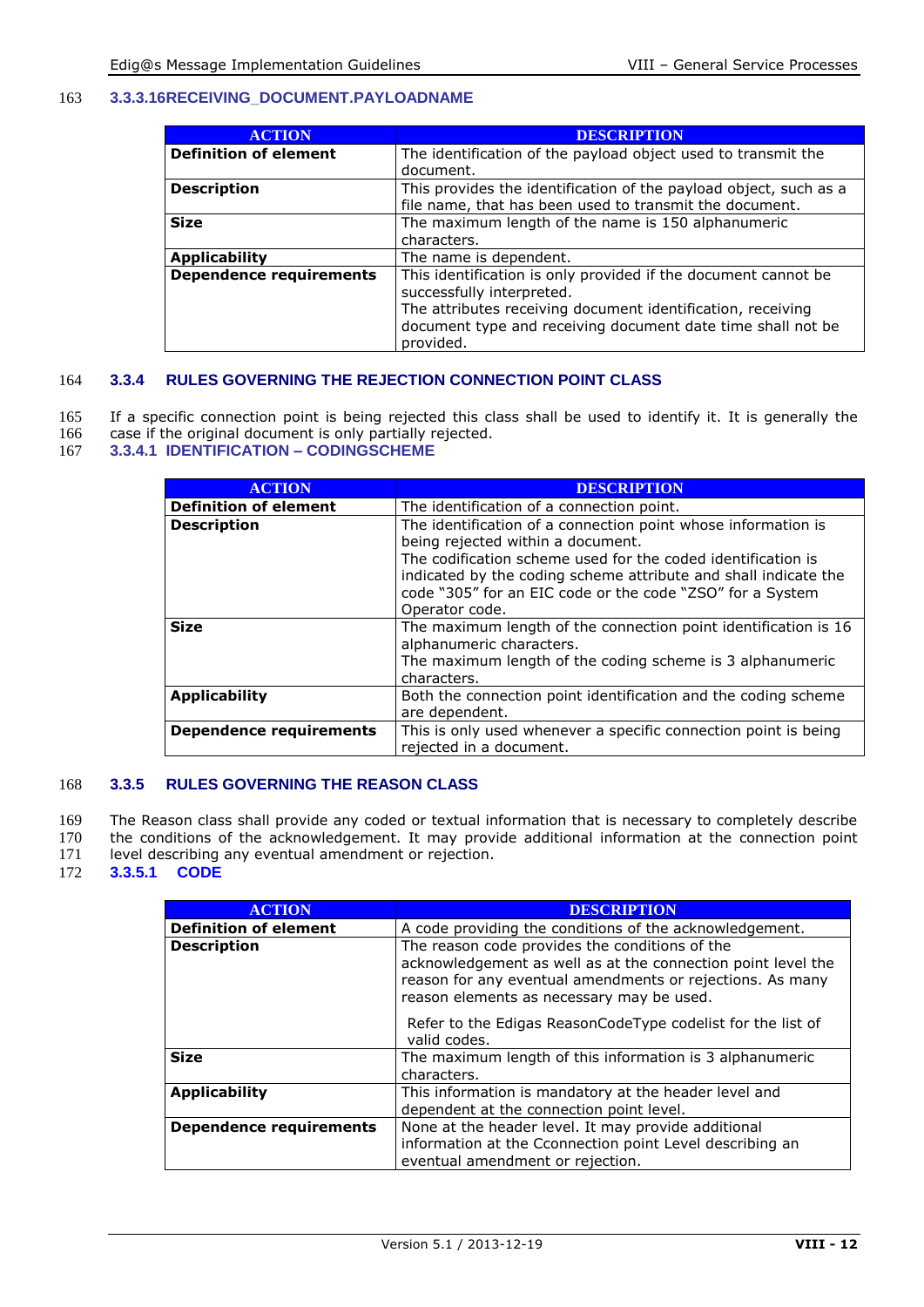# 173 **3.3.5.2 TEXT**

| <b>ACTION</b>                  | <b>DESCRIPTION</b>                                          |
|--------------------------------|-------------------------------------------------------------|
| <b>Definition of element</b>   | Textual explanation of the reason code.                     |
| <b>Description</b>             | If the code does not provide all the information to clearly |
|                                | identify the justification of an eventual amendment or a    |
|                                | rejection then the textual information may be provided.     |
| <b>Size</b>                    | The maximum length of this information is 512               |
|                                | alphanumeric characters.                                    |
| <b>Applicability</b>           | This information is dependent.                              |
| <b>Dependence requirements</b> | Used only if the reason code is insufficient to identify an |
|                                | amendment or an error.                                      |

174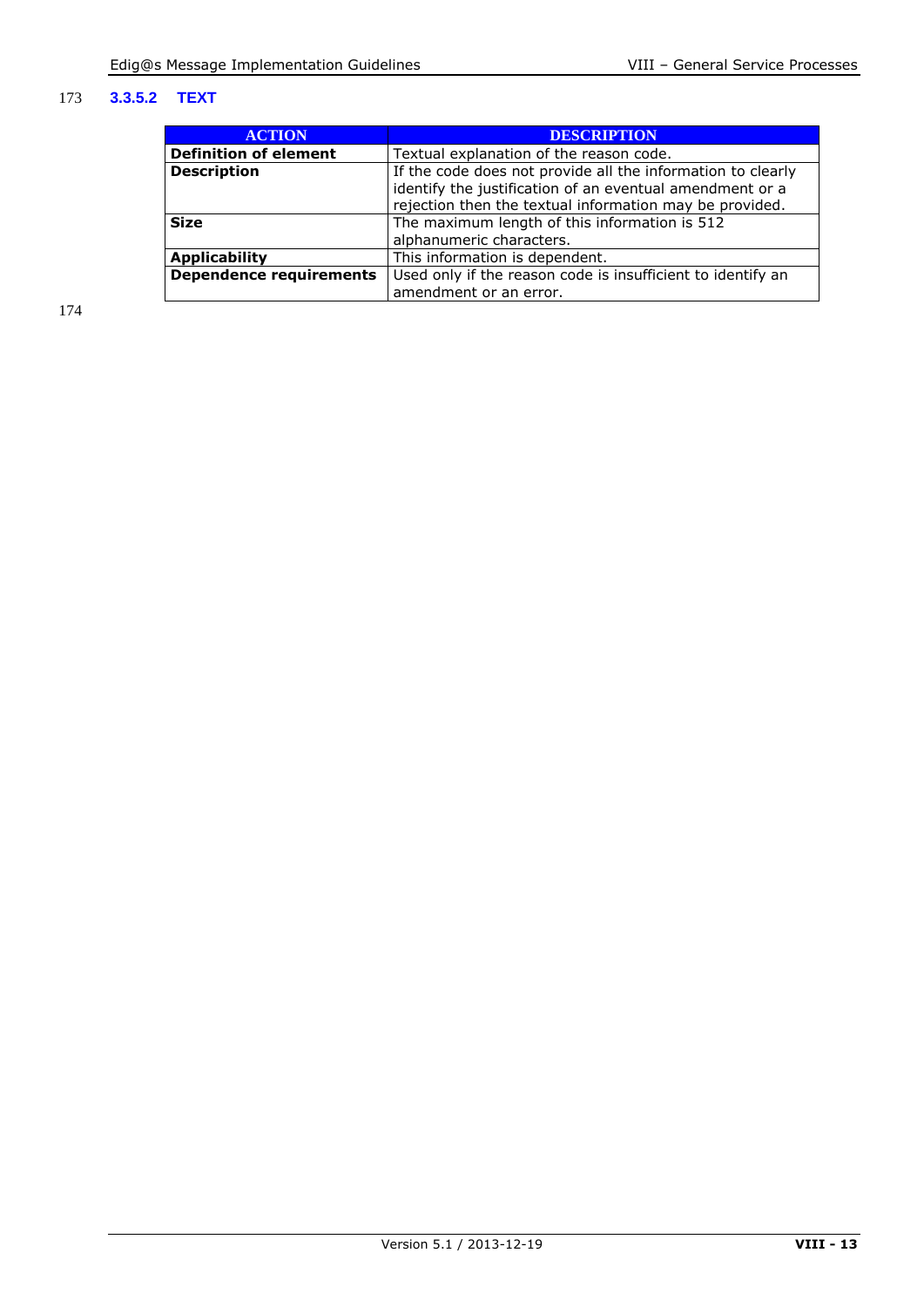# 175 **4 PUBLICATION PROCESS**

- 176 A Publication Document can enable the transmission of basic information that is normally not included in 177 the day to day messages. It is aggregated per connection point and could, for example, be one of the 177 the day to day messages. It is aggregated per connection point and could, for example, be one of the 178 following:
- 178 following:<br>179 · Tr
- 179 Transmission of GCV values;<br>180 Transmission of pricing inform
- 180 Transmission of pricing information;<br>181 Transmission of capacity information
- 181 Transmission of capacity information;<br>182 Transmission of the water dewpoint:
- 182 Transmission of the water dewpoint;<br>183 Transmission of dumping information
- 183 Transmission of dumping information;<br>184 Etc..
- Etc..

<span id="page-13-0"></span>193

185 Generally it concerns public information or data that are identical to all parties belonging to the same<br>186 recipient's role. recipient's role.

# 187 **4.1 FUNCTIONAL DEFINITION**

188 The Publication Document is a general Edig@s message that can be used over several processes. It is an 189 aggregation of information related to a connection point or an area (where an area is a virtual connection

- 190 point managed by a single System Operator on input and on output).
- 191 The reporting is on a per characteristic basis.

# 192 **4.2 GENERAL PUBLICATION WORKFLOW.**

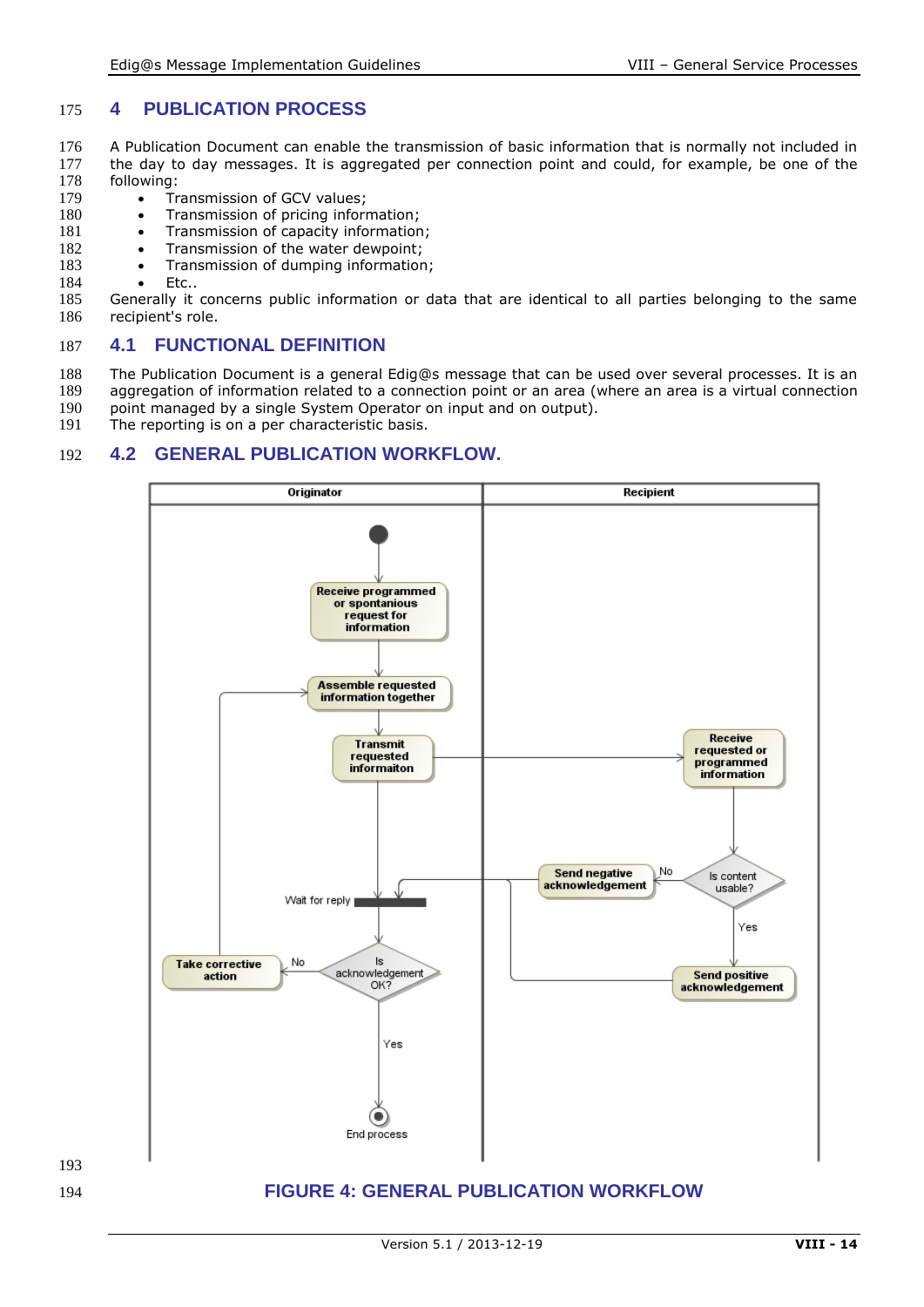- 195 The Publication Document may be used to provide information to a market participant that is normally 196 not provided in the general day to day messages. not provided in the general day to day messages.
- 197 The information that is required may be agreed for systematic periodic transmission or on a one off basis.

198 The Originator of the information, based on previous agreement, will assemble the required information<br>199 together in a Publication Document. The information is assembled at the Connection Point level and the 199 together in a Publication Document. The information is assembled at the Connection Point level and the 200 characteristics requested. characteristics requested.

201 Once assembled, the Publication document is transmitter to the Recipient.

202 On reception the Recipient verifies if the information in the document is usable and if it is transmits a<br>203 positive acknowledgement to the Originator. This terminates the publication process. 203 positive acknowledgement to the Originator. This terminates the publication process.

- 204 If the information cannot be used the recipient transmits a negative acknowledgement to the Originator.
- 205 The Originator resolves the inconsistencies and retransmits the Publication Document to the Recipient.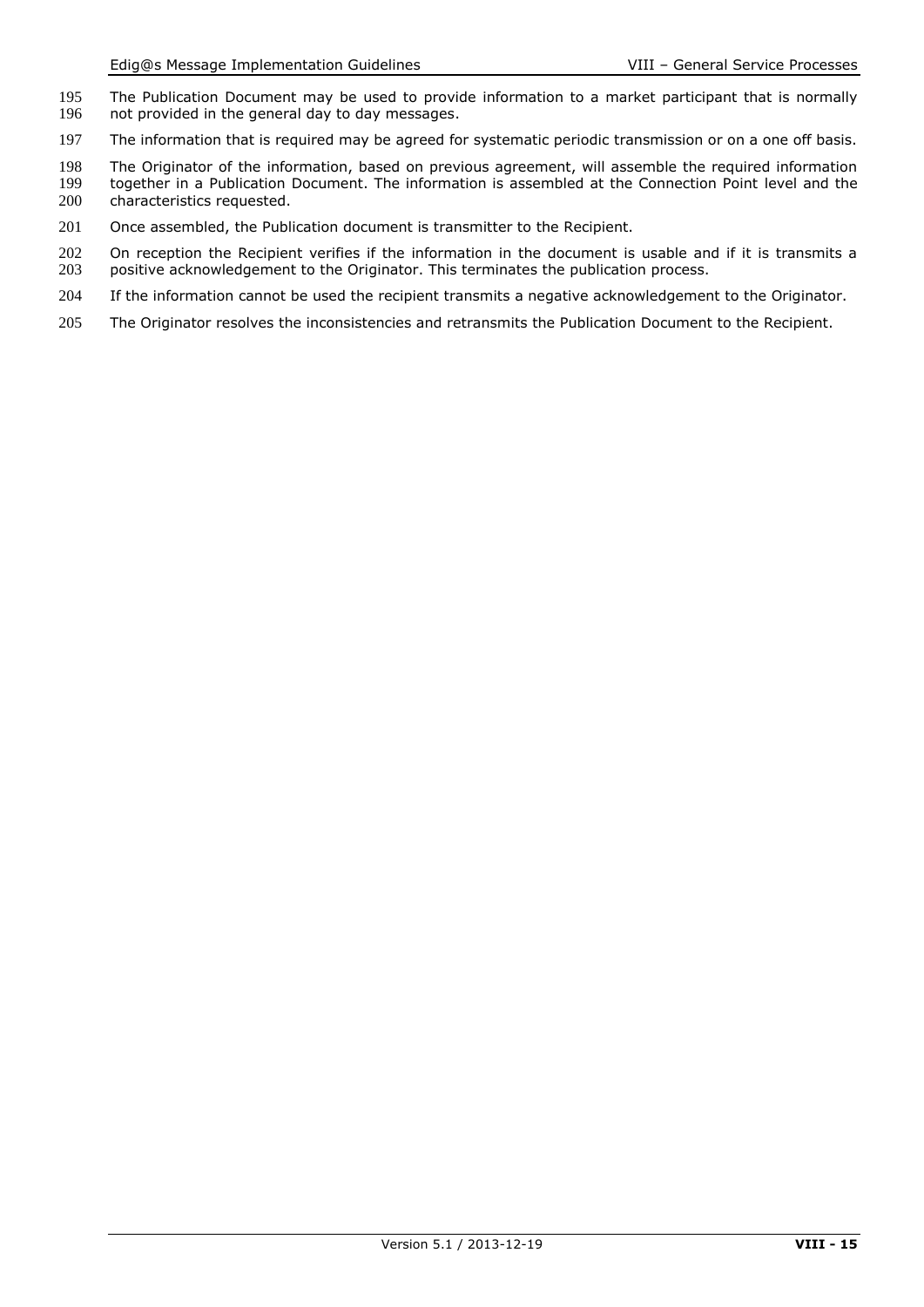# 206 **4.3 CONTEXTUAL MODEL FOR THE PUBLICATION DOCUMENT (PUBLIC)**



207

<span id="page-15-0"></span>208 **FIGURE 5: PUBLICATION DOCUMENT CONTEXTUAL MODEL**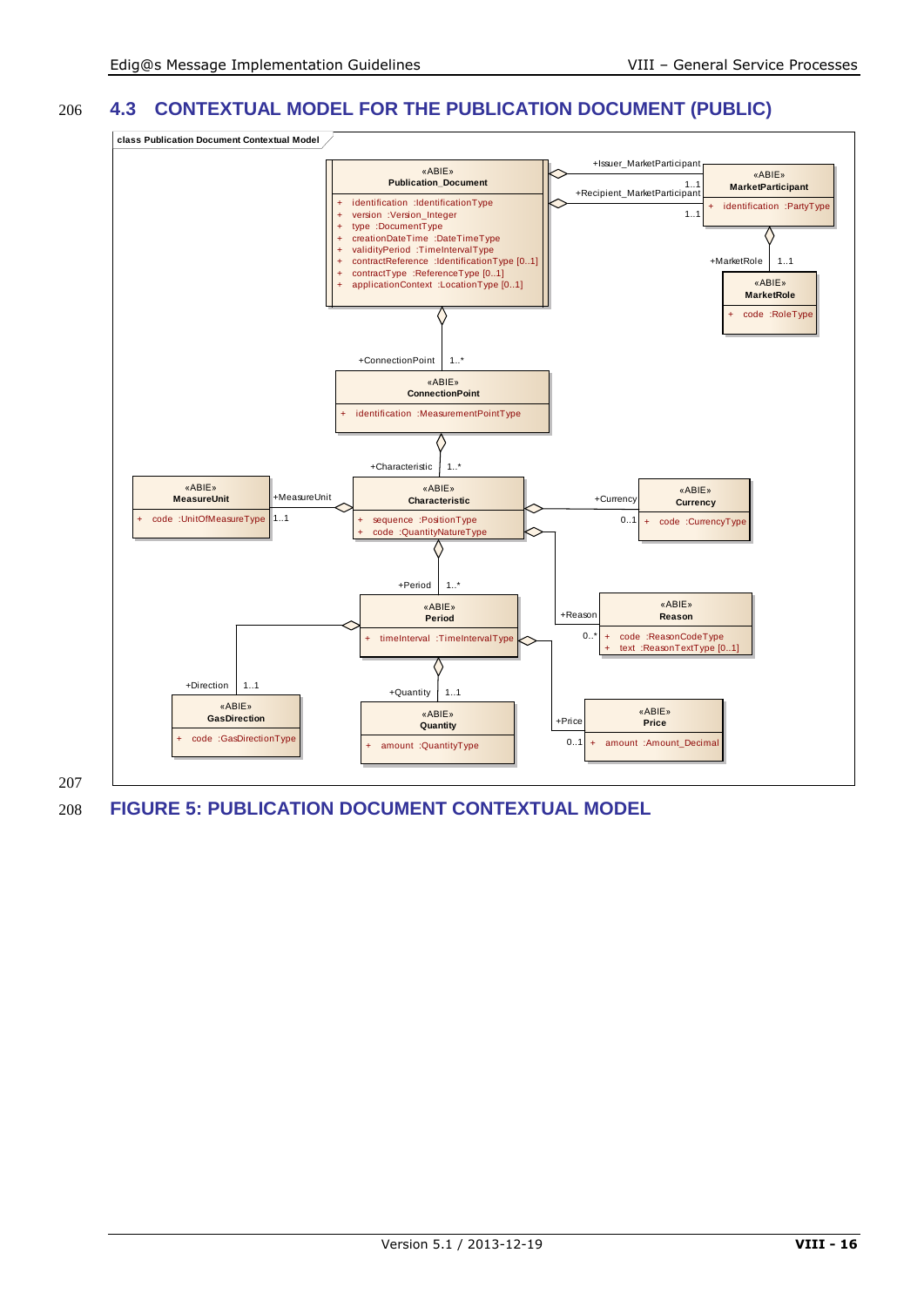# 209 **4.3.1 INFORMATION MODEL STRUCTURE**





210

<span id="page-16-0"></span>211 **FIGURE 6: PUBLICATION DOCUMENT INFORMATION MODEL**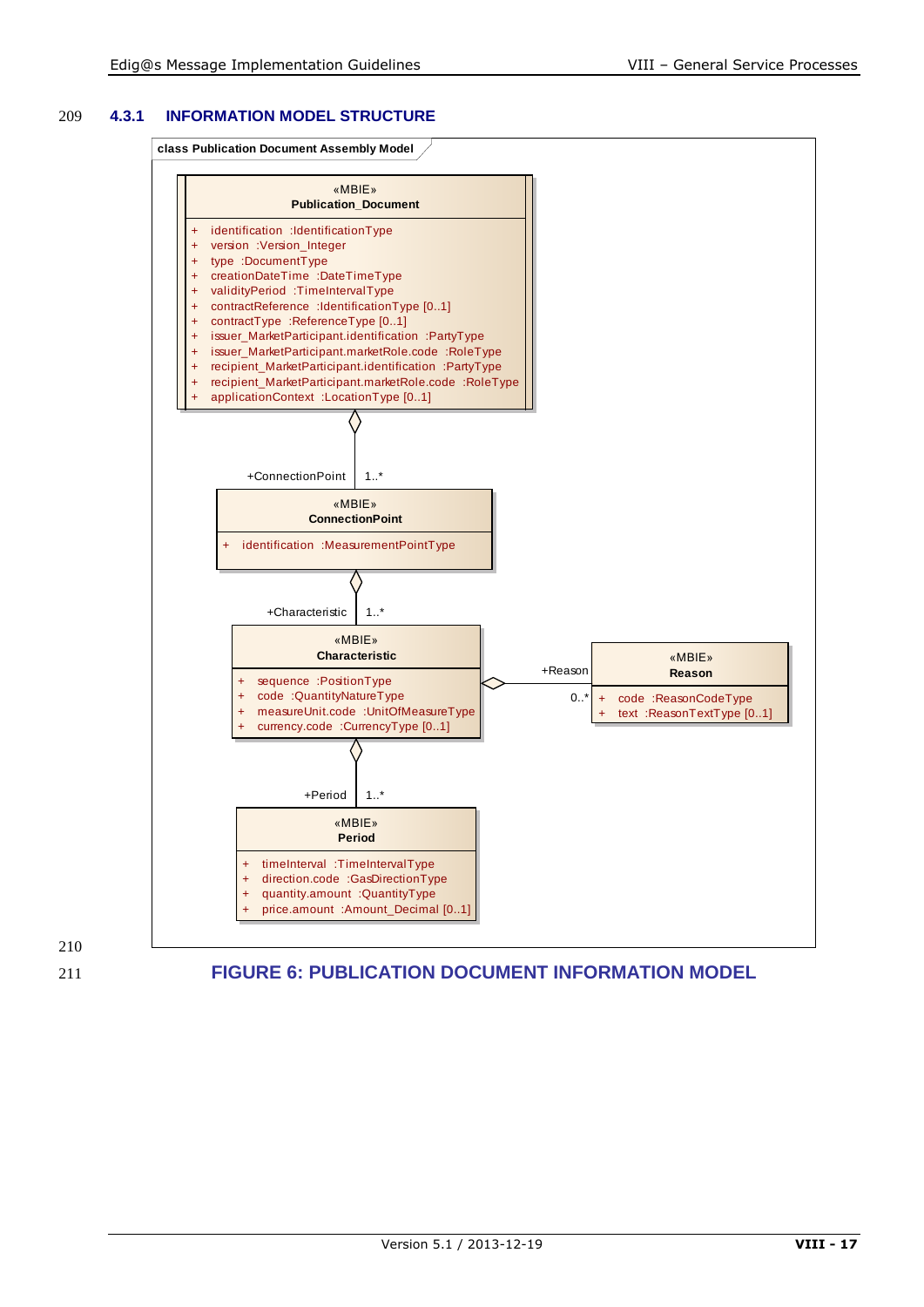# 212 **4.3.2 INFORMATION MODEL DESCRIPTION**

# 213 **4.3.3 RULES GOVERNING THE PUBLICATION DOCUMENT CLASS**

- 214 A document is uniquely identified by:
- 215 The identification of the document
- 216 The issuer identification
- 217 The identification of the version.<br>218 **4.3.3.1 IDENTIFICATION**
- 218 **4.3.3.1 IDENTIFICATION**

| <b>ACTION</b>                | <b>DESCRIPTION</b>                                                                                                                                                                                                                            |
|------------------------------|-----------------------------------------------------------------------------------------------------------------------------------------------------------------------------------------------------------------------------------------------|
| <b>Definition of element</b> | Identification of the document describing the Publication<br>Document.                                                                                                                                                                        |
| <b>Description</b>           | A Publication Document must have a unique identification<br>assigned by the initiator of the document to be sent to a<br>recipient for a given validity period.<br>The issuer must guarantee that this identification is unique<br>over time. |
| <b>Size</b>                  | The identification of a Publication Document may not exceed 35<br>alphanumeric characters.                                                                                                                                                    |
| <b>Applicability</b>         | This information is mandatory.                                                                                                                                                                                                                |
| Dependence requirements      | None.                                                                                                                                                                                                                                         |

# 219 **4.3.3.2 VERSION**

| <b>ACTION</b>                  | <b>DESCRIPTION</b>                                                                                                                                                                                                                                                                                                                                                                                                                                                                    |
|--------------------------------|---------------------------------------------------------------------------------------------------------------------------------------------------------------------------------------------------------------------------------------------------------------------------------------------------------------------------------------------------------------------------------------------------------------------------------------------------------------------------------------|
| <b>Definition of element</b>   | Version of the document being sent.                                                                                                                                                                                                                                                                                                                                                                                                                                                   |
| <b>Description</b>             | The document version is used to identify a given version of a<br>Publication Document.<br>The first version number for a given document identification<br>shall normally be 1.<br>The document version number must be incremented for each<br>retransmission of a document that contains changes to the<br>previous version.<br>The receiving system shall only accept a document with a<br>version number which is greater than the previous version<br>number of the same document. |
| <b>Size</b>                    | A version number may not exceed 3 numeric characters.                                                                                                                                                                                                                                                                                                                                                                                                                                 |
| <b>Applicability</b>           | This information is dependent.                                                                                                                                                                                                                                                                                                                                                                                                                                                        |
| <b>Dependence requirements</b> | This depends on local market rules.                                                                                                                                                                                                                                                                                                                                                                                                                                                   |
| <b>TYPE</b><br>4.3.3.3         |                                                                                                                                                                                                                                                                                                                                                                                                                                                                                       |

| <b>ACTION</b>                  | <b>DESCRIPTION</b>                                             |
|--------------------------------|----------------------------------------------------------------|
| <b>Definition of element</b>   | The type of the document being sent.                           |
| <b>Description</b>             | This identifies the type of Publication Document that is being |
|                                | sent.                                                          |
|                                | The following types of Publication Document are permitted:     |
|                                | AMM = Publication Document.                                    |
|                                | (Reference Edig@s DocumentType code list).                     |
| <b>Size</b>                    | A type may not exceed 3 alphanumeric characters.               |
| <b>Applicability</b>           | This information is mandatory.                                 |
| <b>Dependence requirements</b> | None.                                                          |

### 221 **4.3.3.4 CREATIONDATETIME**

| <b>ACTION</b>                  | <b>DESCRIPTION</b>                                        |  |  |  |  |
|--------------------------------|-----------------------------------------------------------|--|--|--|--|
| <b>Definition of element</b>   | Date and time of the creation of the document.            |  |  |  |  |
| <b>Description</b>             | The date and time that the document was prepared for      |  |  |  |  |
|                                | transmission by the application of the initiator.         |  |  |  |  |
| <b>Size</b>                    | Refer to section 1.2 of the Edig@s General Guidelines for |  |  |  |  |
|                                | information on the attribute structure.                   |  |  |  |  |
| <b>Applicability</b>           | This information is mandatory.                            |  |  |  |  |
| <b>Dependence requirements</b> | None.                                                     |  |  |  |  |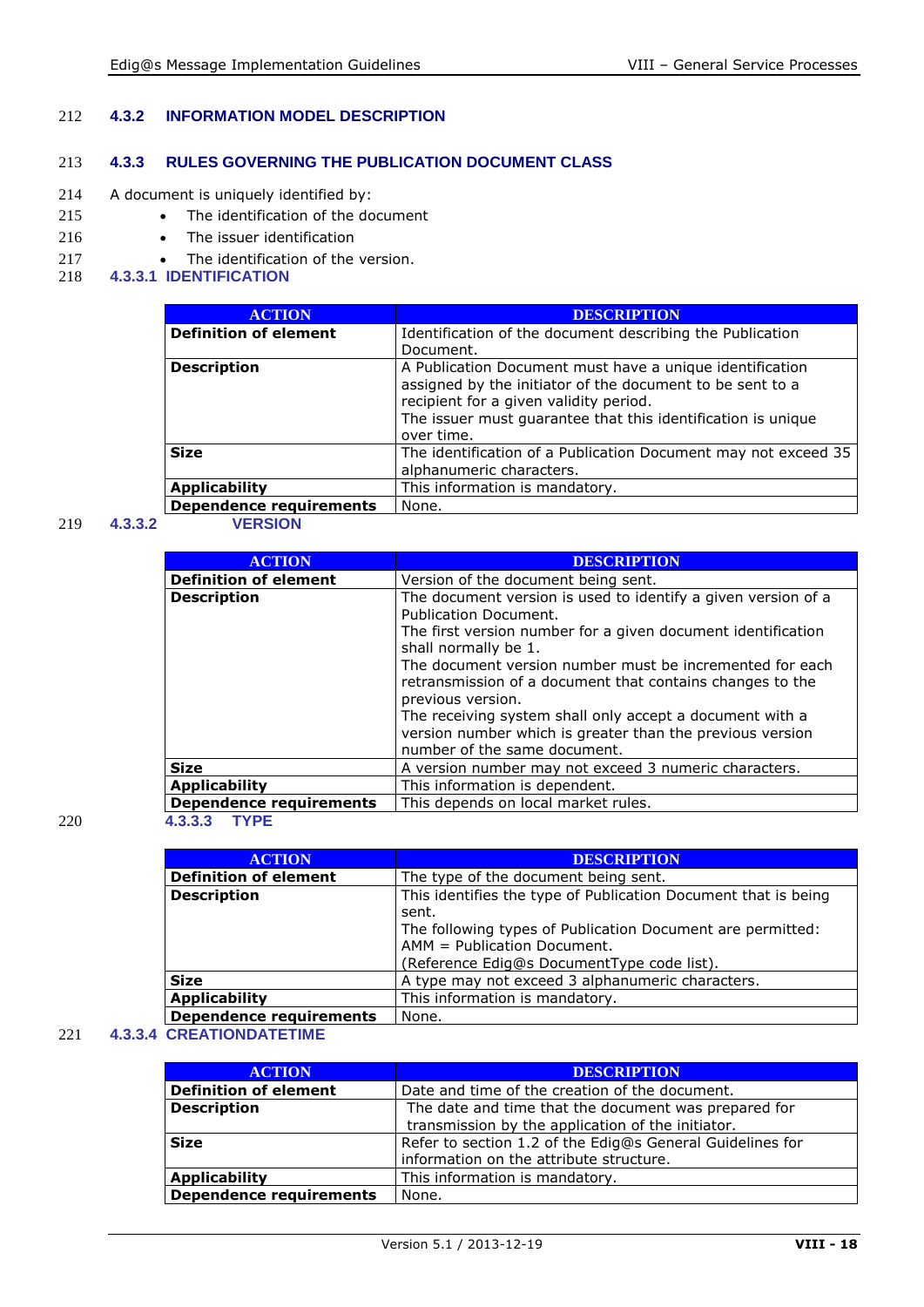### 222 **4.3.3.5 VALIDITYPERIOD**

| <b>ACTION</b>                  | <b>DESCRIPTION</b>                                           |  |  |  |  |
|--------------------------------|--------------------------------------------------------------|--|--|--|--|
| <b>Definition of element</b>   | The start and end date and time of the period of validity    |  |  |  |  |
|                                | covered in the document.                                     |  |  |  |  |
| <b>Description</b>             | This information provides the start and end date and time of |  |  |  |  |
|                                | the period of validity of the document.                      |  |  |  |  |
| <b>Size</b>                    | Refer to section 1.2 of the Edig@s General Guidelines for    |  |  |  |  |
|                                | information on the attribute structure.                      |  |  |  |  |
| <b>Applicability</b>           | This information is dependent.                               |  |  |  |  |
| <b>Dependence requirements</b> | This information is provided where the document being        |  |  |  |  |
|                                | reported has a validity period.                              |  |  |  |  |

# 223 **4.3.3.6 CONTRACTREFERENCE**

| <b>ACTION</b>                  | <b>DESCRIPTION</b>                                                                                                                                |
|--------------------------------|---------------------------------------------------------------------------------------------------------------------------------------------------|
| <b>Definition of element</b>   | Identification of the contract reference that governs the<br>document contents.                                                                   |
| <b>Description</b>             | The contract reference identifies the contract under which the<br>conditions of the content and transmission of the document<br>have been agreed. |
| <b>Size</b>                    | The maximum length of the contract reference identification is<br>35 alphanumeric characters.                                                     |
| <b>Applicability</b>           | This information is dependent.                                                                                                                    |
| <b>Dependence requirements</b> | This information is provided where a contract reference exists<br>for the publication.                                                            |

# 224 **4.3.3.7 CONTRACTTYPE**

| <b>ACTION</b>                  | <b>DESCRIPTION</b>                                                                     |  |  |  |  |  |
|--------------------------------|----------------------------------------------------------------------------------------|--|--|--|--|--|
| <b>Definition of element</b>   | Identification of the type of contract covering the document.                          |  |  |  |  |  |
| <b>Description</b>             | The contract type identifies the nature of the contract defined<br>in the document.    |  |  |  |  |  |
|                                | Refer to the Edigas ReferenceType codelist for the list of valid<br>codes.             |  |  |  |  |  |
| <b>Size</b>                    | The maximum length of the contract type is 3 alphanumeric<br>characters.               |  |  |  |  |  |
| <b>Applicability</b>           | This information is dependent.                                                         |  |  |  |  |  |
| <b>Dependence requirements</b> | This information is provided where a contract reference exists<br>for the publication. |  |  |  |  |  |

# 225 **4.3.3.8 ISSUER\_MARKETPARTICIPANT.IDENTIFICATION – CODINGSCHEME**

| <b>ACTION</b>                  | <b>DESCRIPTION</b>                                                                                                              |  |  |  |  |  |
|--------------------------------|---------------------------------------------------------------------------------------------------------------------------------|--|--|--|--|--|
| <b>Definition of element</b>   | Identification of the party who issued the Publication                                                                          |  |  |  |  |  |
|                                | Document.                                                                                                                       |  |  |  |  |  |
| <b>Description</b>             | The issuer of the document is identified by a unique coded<br>identification.                                                   |  |  |  |  |  |
|                                | The codification scheme used for the coded identification is<br>indicated by the coding scheme attribute and shall indicate the |  |  |  |  |  |
|                                | code "305" for an EIC code.                                                                                                     |  |  |  |  |  |
| <b>Size</b>                    | The maximum length of a issuer's identification is 16                                                                           |  |  |  |  |  |
|                                | alphanumeric characters.                                                                                                        |  |  |  |  |  |
|                                | The maximum length of the coding scheme code is 3                                                                               |  |  |  |  |  |
|                                | alphanumeric characters.                                                                                                        |  |  |  |  |  |
| <b>Applicability</b>           | Both the identification and the coding scheme are mandatory.                                                                    |  |  |  |  |  |
| <b>Dependence requirements</b> | None.                                                                                                                           |  |  |  |  |  |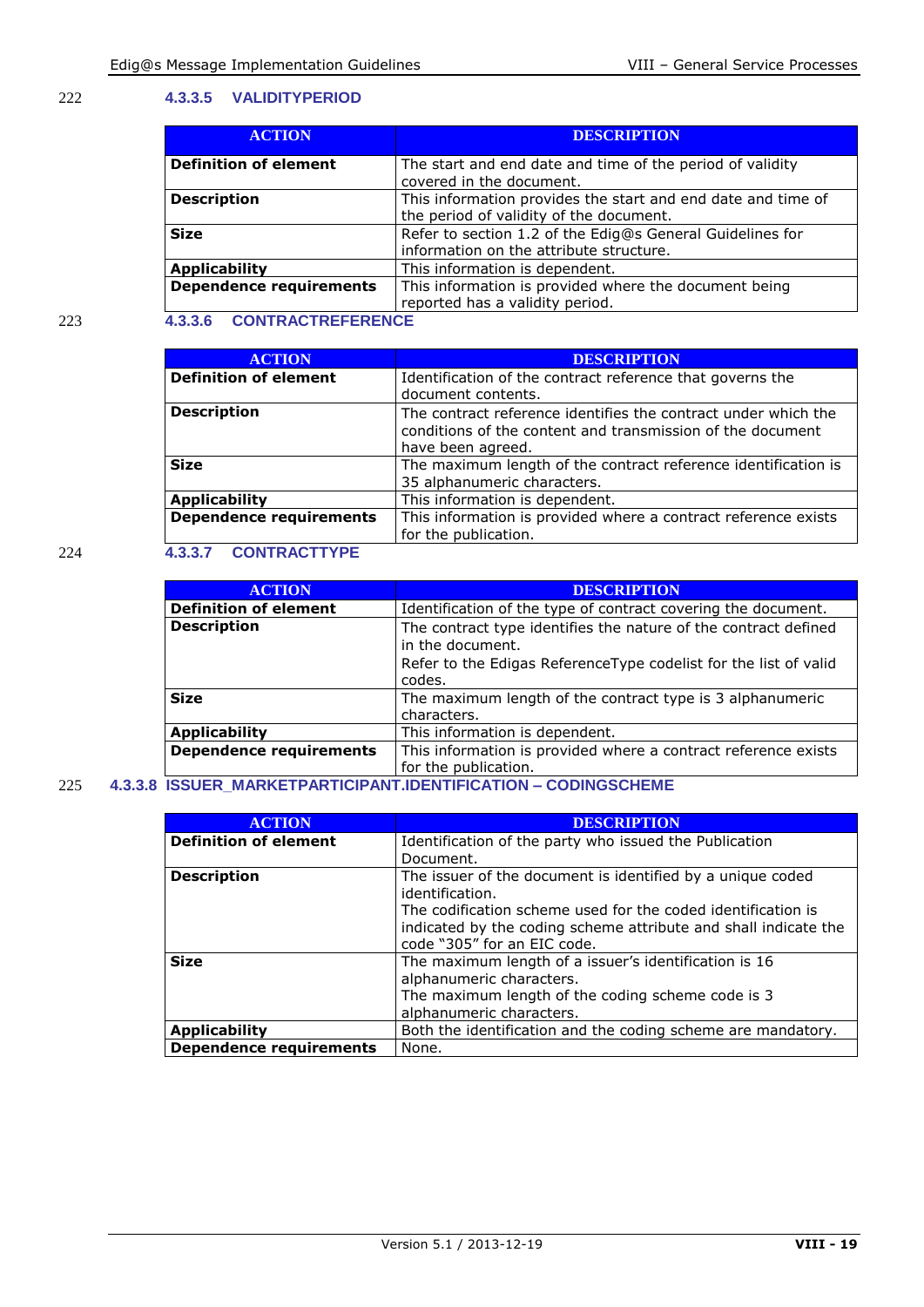# 226 **4.3.3.9 ISSUER\_MARKETPARTICIPANT.MARKETROLE.CODE**

| <b>ACTION</b>                  | <b>DESCRIPTION</b>                                            |  |  |  |  |  |
|--------------------------------|---------------------------------------------------------------|--|--|--|--|--|
| <b>Definition of element</b>   | Identification of the role that the party that is issuing the |  |  |  |  |  |
|                                | document is playing.                                          |  |  |  |  |  |
| <b>Description</b>             | The role being played by the issuer of the document for this  |  |  |  |  |  |
|                                | transmission.                                                 |  |  |  |  |  |
|                                | The following roles are permitted:                            |  |  |  |  |  |
|                                | $ZSO = System Operator$                                       |  |  |  |  |  |
|                                | ZUF = Capacity Platform Responsible                           |  |  |  |  |  |
|                                | (Reference Edig@s RoleType code list).                        |  |  |  |  |  |
| <b>Size</b>                    | The maximum length of this information is 3 alphanumeric      |  |  |  |  |  |
|                                | characters.                                                   |  |  |  |  |  |
| <b>Applicability</b>           | This information is mandatory.                                |  |  |  |  |  |
| <b>Dependence requirements</b> | None.                                                         |  |  |  |  |  |

# 227 **4.3.3.10RECIPIENT\_MARKETPARTICIPANT.IDENTIFICATION – CODINGSCHEME**

| <b>ACTION</b>                  | <b>DESCRIPTION</b>                                                                                                                                                                                                                                                |
|--------------------------------|-------------------------------------------------------------------------------------------------------------------------------------------------------------------------------------------------------------------------------------------------------------------|
| <b>Definition of element</b>   | Identification of the party receiving the Publication Document                                                                                                                                                                                                    |
| <b>Description</b>             | The party receiving the Publication Document is identified by a<br>unique coded identification.<br>The codification scheme used for the coded identification is<br>indicated by the coding scheme attribute and shall indicate the<br>code "305" for an EIC code. |
| <b>Size</b>                    | The maximum length of a recipient's identification is 16<br>alphanumeric characters.<br>The maximum length of the coding scheme code is 3<br>alphanumeric characters.                                                                                             |
| <b>Applicability</b>           | Both the identification and the coding scheme are mandatory.                                                                                                                                                                                                      |
| <b>Dependence requirements</b> | None.                                                                                                                                                                                                                                                             |

### 228 **4.3.3.11RECIPIENT\_MARKETPARTICIPANT.MARKETROLE.CODE**

| <b>ACTION</b>                  | <b>DESCRIPTION</b>                                                                                                                                                                       |
|--------------------------------|------------------------------------------------------------------------------------------------------------------------------------------------------------------------------------------|
| <b>Definition of element</b>   | Identification of the role that the recipient is playing.                                                                                                                                |
| <b>Description</b>             | The role being played by the recipient for this transmission.<br>The following roles are permitted:<br>ZSO= System Operator<br>$ZSH = Shipper$<br>(Reference Edig@s RoleType code list). |
| <b>Size</b>                    | The maximum length of this information is 3 alphanumeric<br>characters.                                                                                                                  |
| <b>Applicability</b>           | This information is mandatory.                                                                                                                                                           |
| <b>Dependence requirements</b> | None.                                                                                                                                                                                    |

### 229 **4.3.3.12 APPLICATIONCONTEXT – CODINGSCHEME**

| <b>ACTION</b>                  | <b>DESCRIPTION</b>                                                                                                                                                                                                                                                                                                        |  |  |  |  |
|--------------------------------|---------------------------------------------------------------------------------------------------------------------------------------------------------------------------------------------------------------------------------------------------------------------------------------------------------------------------|--|--|--|--|
| <b>Definition of element</b>   | The identification of a particular context that is significant to<br>the recipient.                                                                                                                                                                                                                                       |  |  |  |  |
| <b>Description</b>             | The application context is used to identify a particular context<br>(location, application, etc.) that is relevant to the recipient of<br>the document.<br>The codification scheme used for the coded identification is<br>indicated by the coding scheme attribute and shall indicate the<br>code "305" for an EIC code. |  |  |  |  |
| <b>Size</b>                    | The maximum length of an application context's identification is<br>16 alphanumeric characters.<br>The maximum length of the coding scheme code is 3<br>alphanumeric characters.                                                                                                                                          |  |  |  |  |
| <b>Applicability</b>           | This information is dependent.                                                                                                                                                                                                                                                                                            |  |  |  |  |
| <b>Dependence requirements</b> | The information is only provided when there is bi lateral<br>agreement between the parties.                                                                                                                                                                                                                               |  |  |  |  |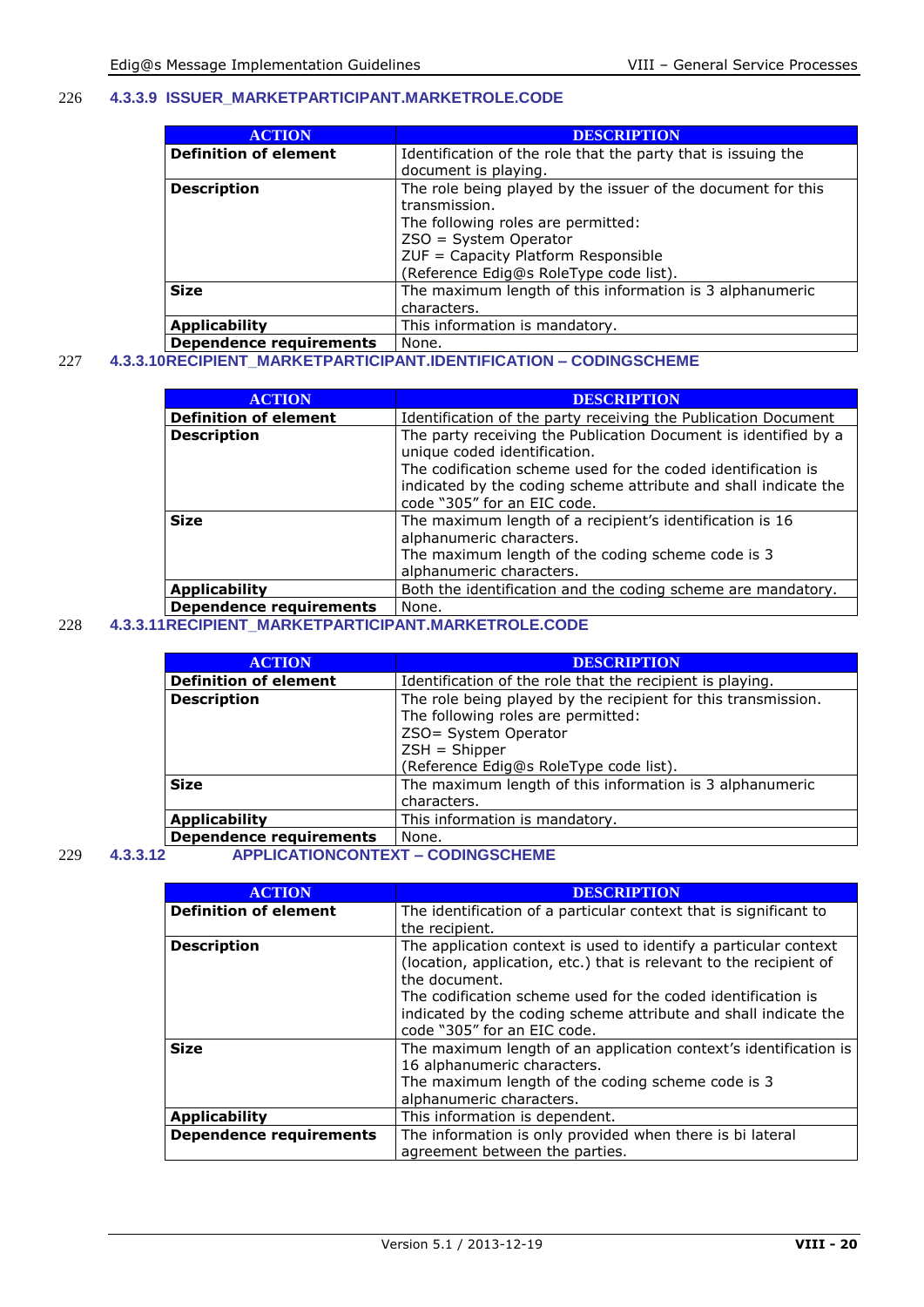# 230 **4.3.4 RULES GOVERNING THE CONNECTION POINT CLASS**

231 There may be as many connection points as required to provide all the requested or planned information.<br>232 4.3.4.1 IDENTIFICATION – CODINGSCHEME 232 **4.3.4.1 IDENTIFICATION – CODINGSCHEME**

| <b>ACTION</b>                  | <b>DESCRIPTION</b>                                                                                                                                                                                                                                                                         |
|--------------------------------|--------------------------------------------------------------------------------------------------------------------------------------------------------------------------------------------------------------------------------------------------------------------------------------------|
| <b>Definition of element</b>   | The identification of a connection point.                                                                                                                                                                                                                                                  |
| <b>Description</b>             | The identification of a connection point for which the aggregated<br>information concerns.<br>The codification scheme used for the coded identification is<br>indicated by the coding scheme attribute and shall indicate the<br>code "305" for an EIC code or the code "ZSO" for a System |
| <b>Size</b>                    | Operator code.<br>The maximum length of the connection point identification is 16<br>alphanumeric characters.<br>The maximum length of the coding scheme is 3 alphanumeric<br>characters.                                                                                                  |
| <b>Applicability</b>           | Both the connection point identification and the coding scheme<br>are mandatory.                                                                                                                                                                                                           |
| <b>Dependence requirements</b> | None.                                                                                                                                                                                                                                                                                      |

### 233 **4.3.5 RULES GOVERNING THE CHARACTERISTIC CLASS**

234 There may be as many characteristics as required to provide all the requested or planned information.

# 235 **4.3.5.1 SEQUENCE – CODINGSCHEME**

| <b>DESCRIPTION</b>                                                    |
|-----------------------------------------------------------------------|
| The identification of a characteristic instance.                      |
| The identification of specific instance of a Characteristic class for |
| a given connection point.                                             |
| The maximum length of the characteristic identification is 6          |
| numeric characters.                                                   |
| The characteristic identification is mandatory.                       |
| None.                                                                 |
|                                                                       |

### 236 **4.3.5.2**

|  | חר: |   |  |
|--|-----|---|--|
|  |     | - |  |
|  |     |   |  |
|  |     |   |  |

| <b>ACTION</b>                  | <b>DESCRIPTION</b>                                                              |
|--------------------------------|---------------------------------------------------------------------------------|
| <b>Definition of element</b>   | Identification of the type of characteristic being reported.                    |
| <b>Description</b>             | The type identifies the nature of the characteristic being<br>reported.         |
|                                | Refer to the Edigas QuantityNatureType codelist for the list of<br>valid codes. |
| <b>Size</b>                    | The maximum length of the type is 3 alphanumeric characters.                    |
| <b>Applicability</b>           | This information is mandatory.                                                  |
| <b>Dependence requirements</b> | None.                                                                           |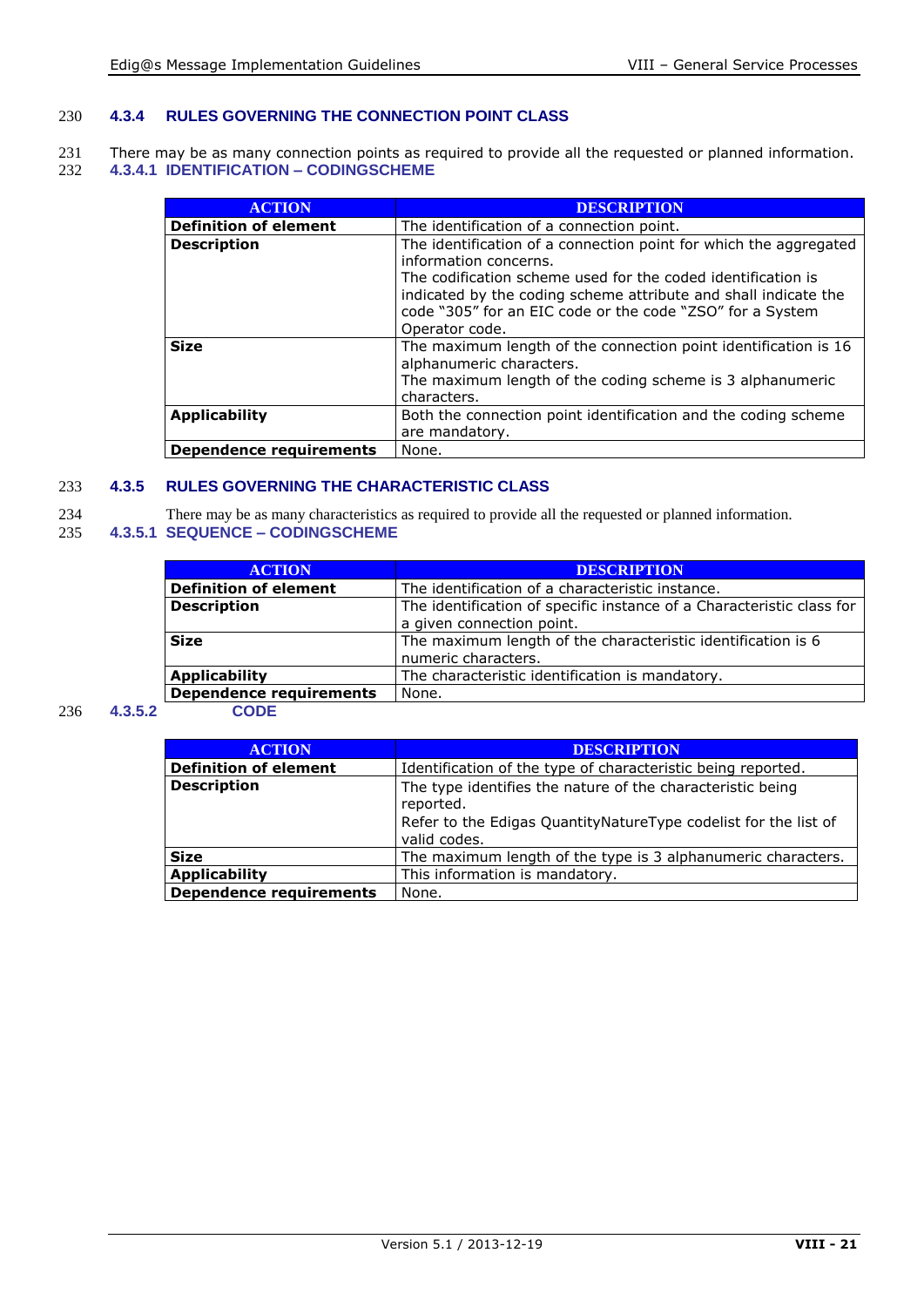### 237 **4.3.5.3 MEASUREUNIT.CODE**

| <b>ACTION</b>                  | DESCRIPTION                                                     |
|--------------------------------|-----------------------------------------------------------------|
| <b>Definition of element</b>   | The unit of measure which is applied to the quantities in which |
|                                | the time series is expressed.                                   |
| <b>Description</b>             | The unit of measurement used for the quantities expressed       |
|                                | within the time series.                                         |
|                                | The following are the codes recommended for use:                |
|                                | $KW1 = Kilowatt-hour per hour (kWh/h)$                          |
|                                | $KW2 = Kilowatt-hour per day (kWh/d)$                           |
|                                | $KW3$ = Kilowatt hour per cubic meter ( $kWh/m^3$ )             |
|                                | $VPC = Vol$ %                                                   |
|                                | $MOL = mole$ %                                                  |
|                                | $GP = mq/m3$                                                    |
|                                | $CEL = oC$                                                      |
|                                | $BAR = bar$ or $kPa$                                            |
|                                | (Reference Edig@s UnitOdMeasureType code list).                 |
| <b>Size</b>                    | The maximum length of this information is 3 alphanumeric        |
|                                | characters.                                                     |
| <b>Applicability</b>           | This information is mandatory.                                  |
| <b>Dependence requirements</b> | None.                                                           |

### 238 **4.3.5.4 CURRENCY.CODE**

| <b>ACTION</b>                  | <b>DESCRIPTION</b>                                                                                                                                                                 |
|--------------------------------|------------------------------------------------------------------------------------------------------------------------------------------------------------------------------------|
| <b>Definition of element</b>   | The currency in which the price is expressed.                                                                                                                                      |
| <b>Description</b>             | This information defines the currency of the price within the<br>time interval period.<br>Refer to Edig@s CurrencyType Code list document for the valid<br>list of currency codes. |
| <b>Size</b>                    | The maximum length of this information is 3 alphanumeric<br>characters.                                                                                                            |
| <b>Applicability</b>           | This information is dependent.                                                                                                                                                     |
| <b>Dependence requirements</b> | This is only provided in the case where price information is<br>provided in the Period class.                                                                                      |

# 239 **4.3.6 RULES GOVERNING THE PERIOD CLASS**

- 240 There must always be a Period class to cover the quantities that are being reported.
- 241 **4.3.6.1 TIMEINTERVAL**

| <b>ACTION</b>                  | <b>DESCRIPTION</b>                                                                                   |
|--------------------------------|------------------------------------------------------------------------------------------------------|
| <b>Definition of element</b>   | The start and end date and time of the time interval of the<br>period in question.                   |
| <b>Description</b>             | This information provides the start and end date and time of<br>the period that is being reported.   |
| <b>Size</b>                    | Refer to section 1.2 of the Edig@s General Guidelines for<br>information on the attribute structure. |
| <b>Applicability</b>           | This information is mandatory.                                                                       |
| <b>Dependence requirements</b> | None.                                                                                                |

### 242 **4.3.6.2 DIRECTION.CODE**

| <b>ACTION</b>                  | <b>DESCRIPTION</b>                                            |
|--------------------------------|---------------------------------------------------------------|
| <b>Definition of element</b>   | Identifies how the energy flow of the quantity has to be seen |
|                                | from the perspective of the System Operator's area.           |
| <b>Description</b>             | This identifies the direction of the energy flow.             |
|                                | Permitted codes are:                                          |
|                                | $Z02 = Input$                                                 |
|                                | $Z03 =$ Output                                                |
|                                | (Reference Edig@s GasDirection code list).                    |
| <b>Size</b>                    | The maximum length of this information is 3 alphanumeric      |
|                                | characters.                                                   |
| <b>Applicability</b>           | This information is mandatory.                                |
| <b>Dependence requirements</b> | None.                                                         |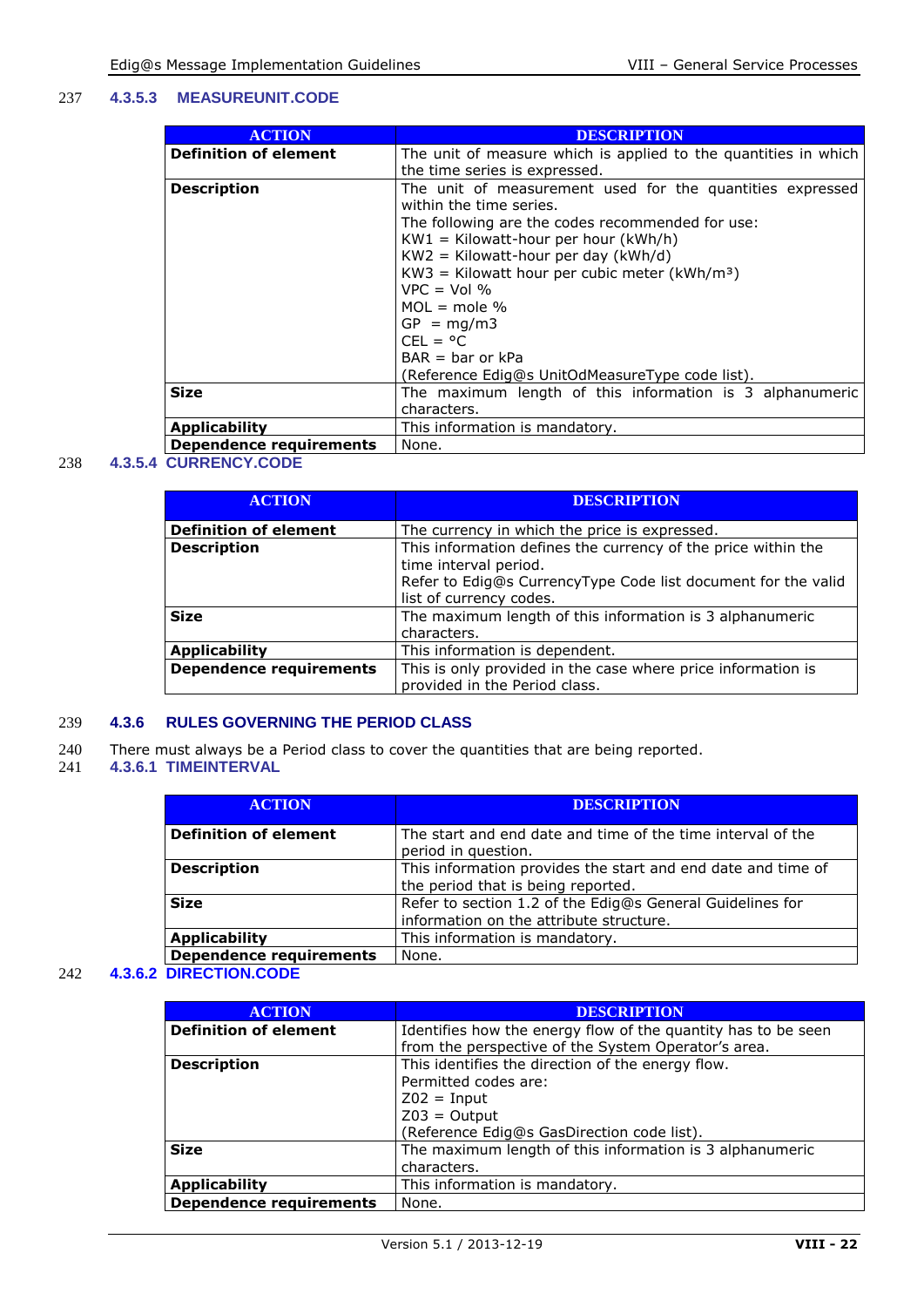# 243 **4.3.6.3 QUANTITY.AMOUNT**

| <b>ACTION</b>                  | <b>DESCRIPTION</b>                                                                                                                                                                                                                                                                                                                                                                                                               |
|--------------------------------|----------------------------------------------------------------------------------------------------------------------------------------------------------------------------------------------------------------------------------------------------------------------------------------------------------------------------------------------------------------------------------------------------------------------------------|
| <b>Definition of element</b>   | The quantity that is being reported.                                                                                                                                                                                                                                                                                                                                                                                             |
| <b>Description</b>             | This information defines the quantity being reported for the<br>characteristic in question.<br>A decimal point value may be used to express values that are<br>inferior to the defined unit of measurement.<br>The decimal mark that separates the digits forming the integral<br>part of a number from those forming the fractional part (ISO<br>6093) shall always be a period (".").<br>All quantities are non-signed values. |
| <b>Size</b>                    | The maximum length of this information is 17 numeric<br>characters (decimal mark, if used, included). All leading zeros<br>are to be suppressed.<br>The number of decimal places identifying the fractional part of<br>the quantity depends on local market rules.                                                                                                                                                               |
| <b>Applicability</b>           | This information is mandatory.                                                                                                                                                                                                                                                                                                                                                                                                   |
| <b>Dependence requirements</b> | None.                                                                                                                                                                                                                                                                                                                                                                                                                            |

### 244 **4.3.6.4 PRICE.AMOUNT**

| <b>ACTION</b>                  | <b>DESCRIPTION</b>                                                                                                                                                                                                                                                                                      |
|--------------------------------|---------------------------------------------------------------------------------------------------------------------------------------------------------------------------------------------------------------------------------------------------------------------------------------------------------|
| <b>Definition of element</b>   | The price of the quantity that is being reported.                                                                                                                                                                                                                                                       |
| <b>Description</b>             | The price that is being reported.                                                                                                                                                                                                                                                                       |
| <b>Size</b>                    | The maximum length of this information is 17 numeric<br>characters (decimal mark and sign, if used, included). All<br>leading zeros are to be suppressed.<br>The number of decimal places identifying the fractional part of<br>the price is normally 2 digits but it depends on local market<br>rules. |
| <b>Applicability</b>           | This information is dependent.                                                                                                                                                                                                                                                                          |
| <b>Dependence requirements</b> | This information is provided only when pricing information is<br>relevant to the information in the Period class.                                                                                                                                                                                       |

# 245 **4.3.7 REASON CLASS**

246 The Reason class shall provide any coded or textual information that is necessary to completethe 247 characteristic description. 247 characteristic description.<br>248 **4.3.7.1 CODE** 

### 248 **4.3.7.1 CODE**

| <b>ACTION</b>                  | <b>DESCRIPTION</b>                                                                                                              |
|--------------------------------|---------------------------------------------------------------------------------------------------------------------------------|
| <b>Definition of element</b>   | A code providing additional information for publication.                                                                        |
| <b>Description</b>             | The reason code provides the coded information that is for<br>publication. As many reason elements as necessary may be<br>used. |
|                                | Refer to the Edigas ReasonCodeType codelist for the list of<br>valid codes                                                      |
| <b>Size</b>                    | The maximum length of this information is 3 alphanumeric<br>characters.                                                         |
| <b>Applicability</b>           | This information is dependent.                                                                                                  |
| <b>Dependence requirements</b> | The information is provided as required.                                                                                        |
|                                |                                                                                                                                 |

# 249 **4.3.7.2 TEXT**

| <b>ACTION</b>                  | <b>DESCRIPTION</b>                                                                                |
|--------------------------------|---------------------------------------------------------------------------------------------------|
| <b>Definition of element</b>   | Textual explanation of the reason code.                                                           |
| <b>Description</b>             | If the code does not provide all the information then the<br>textual information may be provided. |
| <b>Size</b>                    | The maximum length of this information is 512 alphanumeric<br>characters.                         |
| <b>Applicability</b>           | This information is dependent.                                                                    |
| <b>Dependence requirements</b> | Used only if the reason code is insufficient.                                                     |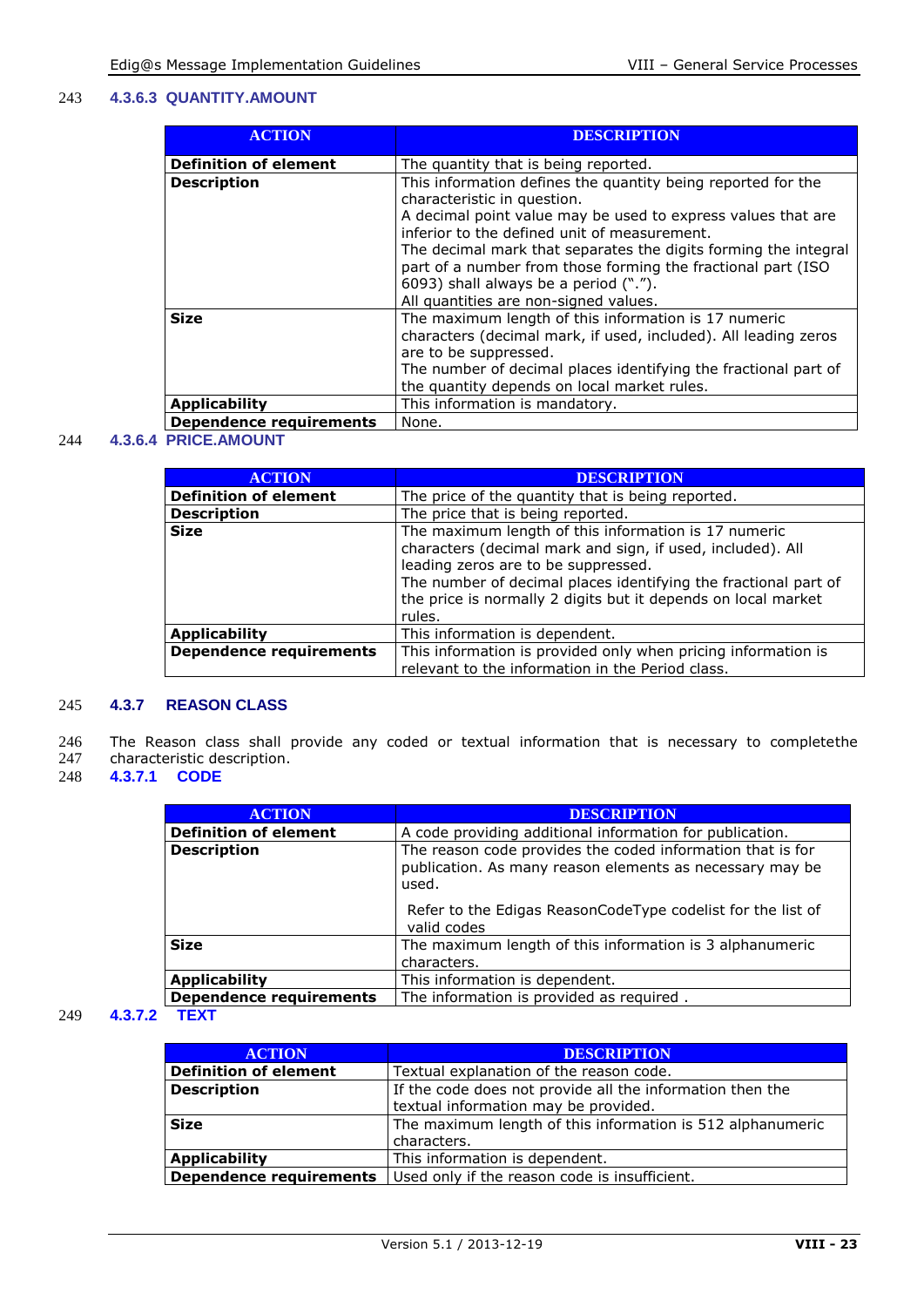# 250 **5 WEATHER FORCAST AND REALISATION PROCESS**

- 251 The objective of this guide is to define a document to provide weather forecast and realisation data that 252 can be used as a general process.
- 252 can be used as a general process.<br>253 A Weather Document can enable t
- 253 A Weather Document can enable the transmission of forecast and realisation information that is normally 254 sent from a weather analysis source.
- 254 sent from a weather analysis source.<br>255 It may also be used to provide marke

<span id="page-23-0"></span>260

It may also be used to provide market participants with weather information whenever necessary.

# 256 **5.1 FUNCTIONAL DEFINITION**

257 The Weather Document is a general Edig@s message that can be used whenever weather forecast and 258 realisation information is required. realisation information is required.

# 259 **5.2 GENERAL WEATHER INFORMATION WORKFLOW.**

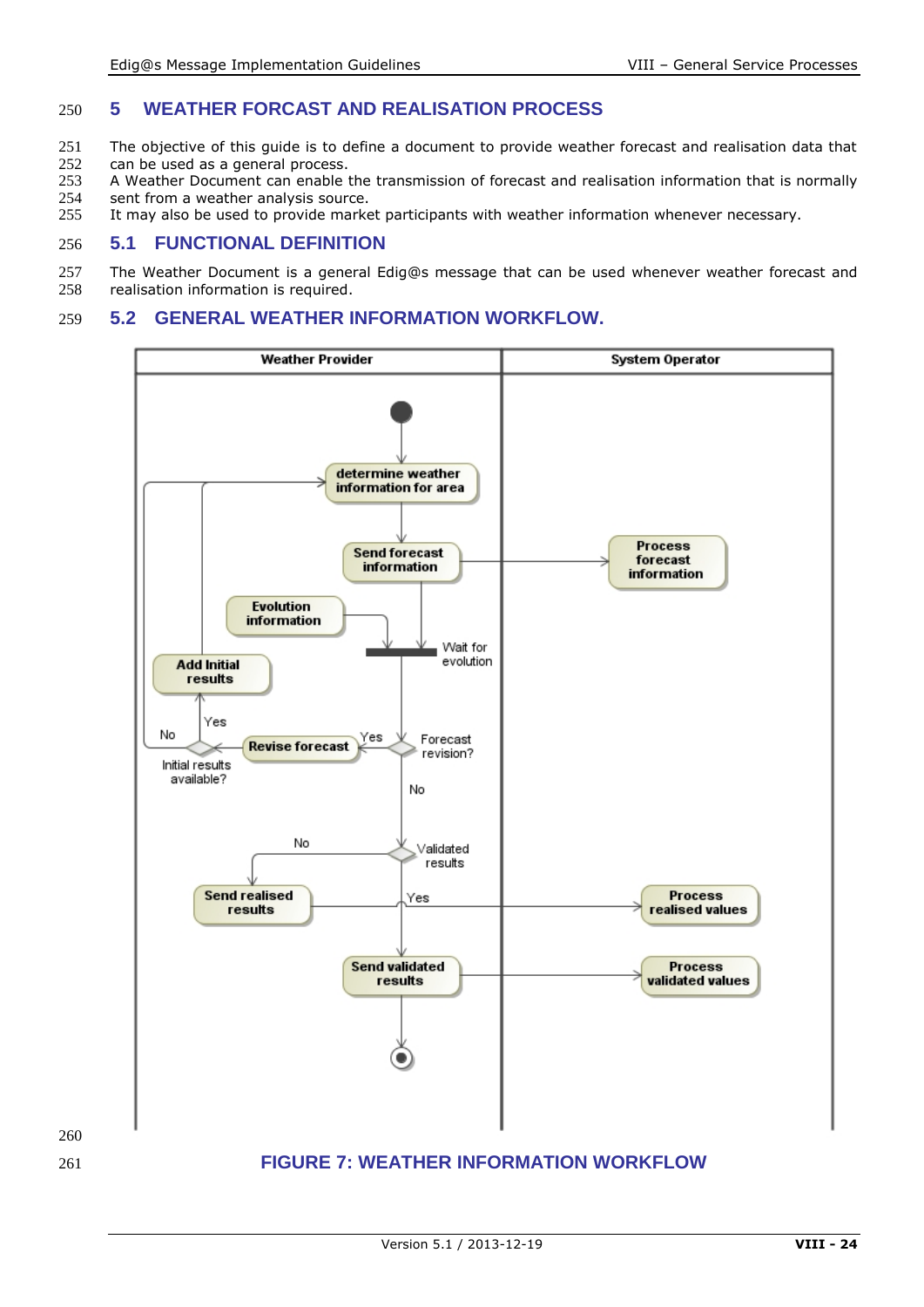- 262 The Weather Provider determines the weather forecast for a designated area. This is then sent to the 263 System Operator who processes the information as required.
- 263 System Operator who processes the information as required.<br>264 The Weather Provider then waits for an evolution to the weat
- 264 The Weather Provider then waits for an evolution to the weather information to occur.<br>265 An evolution could be
- 265 An evolution could be<br>266 A change in the
	- A change in the forecast where a new revision has to be sent.
- 267 **a** An evolution of the forecast during the day where some results are already available.<br>268 **b** The end of day where the realised results are available
	- The end of day where the realised results are available
- 269 The end of day validated results.<br>270 Whenever any of these events occur the
- 270 Whenever any of these events occur the Weather Provider sends the resulting information to the System<br>271 Operator. 271 Operator.<br>272 The Weat
- 272 The Weather Document may be used to send information to a market participant that is normally not 273 provided in the general day to day messages. provided in the general day to day messages.
- 274 The information that is required may be agreed for systematic periodic transmission or on a one off basis.
- 275 The Weather Provider, based on previous agreement, will assemble the required information together in
- 276 a Weather Document. The information is assembled at the connection point level and the characteristics 277 requested. requested.
- 278 Once assembled, the Weather Document is transmitter to the Recipient.
- 279 On reception, the Recipient verifies if the information in the document is usable and if it is, transmits a 280 positive acknowledgement to the Originator. This terminates the weather process.
- 281 If the information cannot be used the recipient transmits a negative acknowledgement to the Originator.
- 282 The Originator resolves the inconsistencies and retransmits the Weather Document to the Recipient.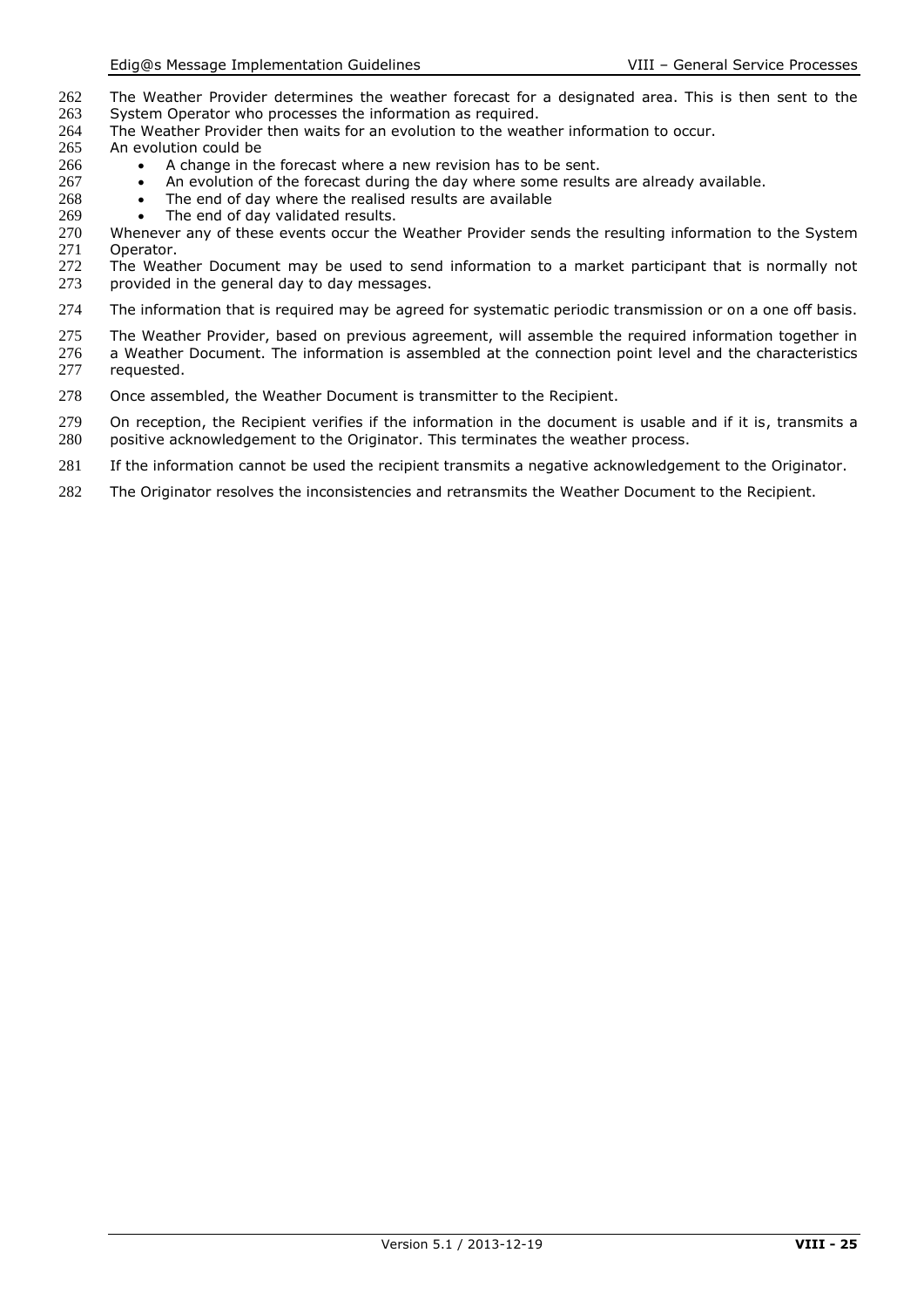# 283 **5.3 CONTEXTUAL MODEL FOR THE WEATHER DOCUMENT (WETHER)**



<span id="page-25-0"></span>284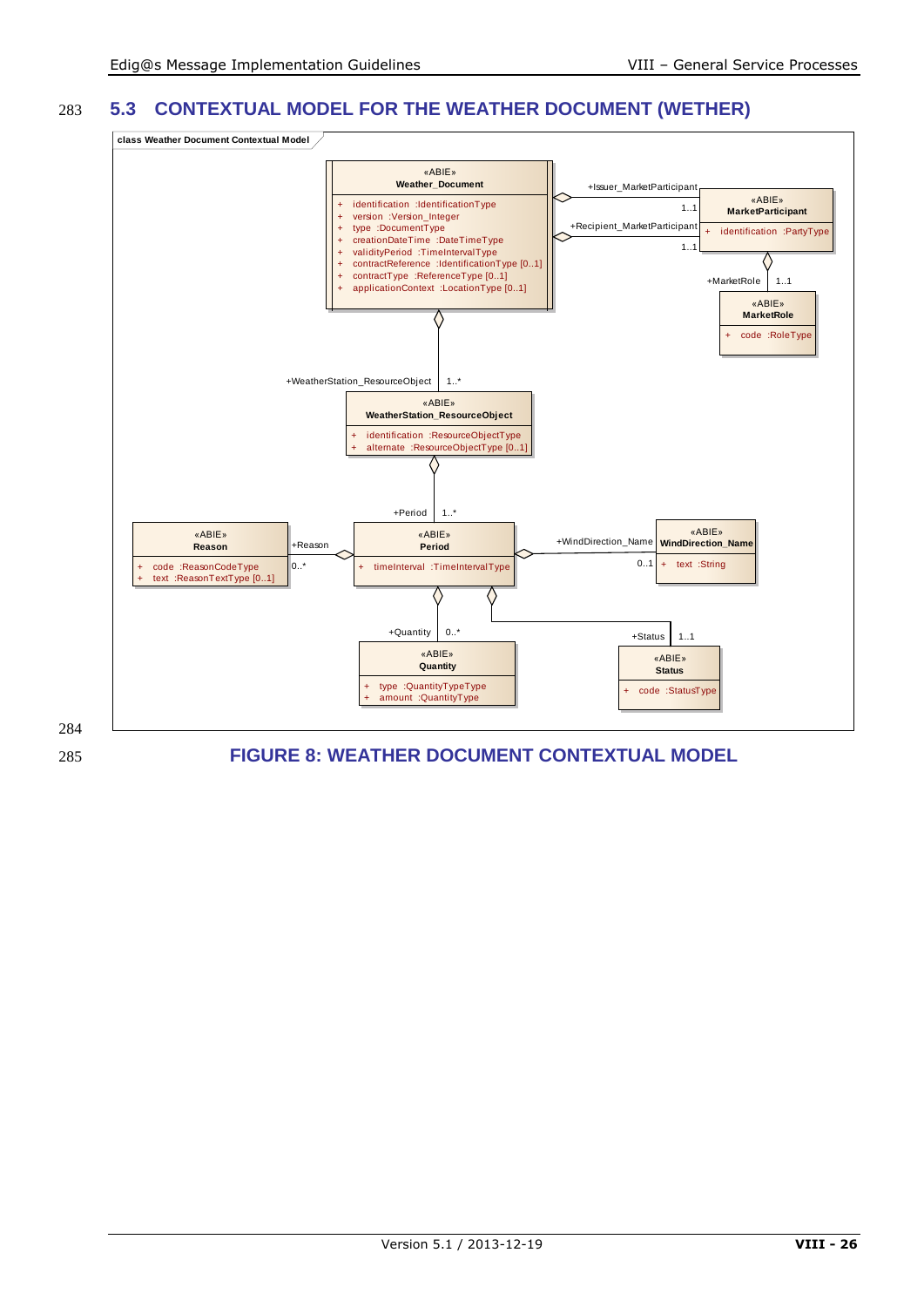# 286 **5.3.1 INFORMATION MODEL STRUCTURE**





# <span id="page-26-0"></span>288 **FIGURE 9: WEATHER DOCUMENT INFORMATION MODEL**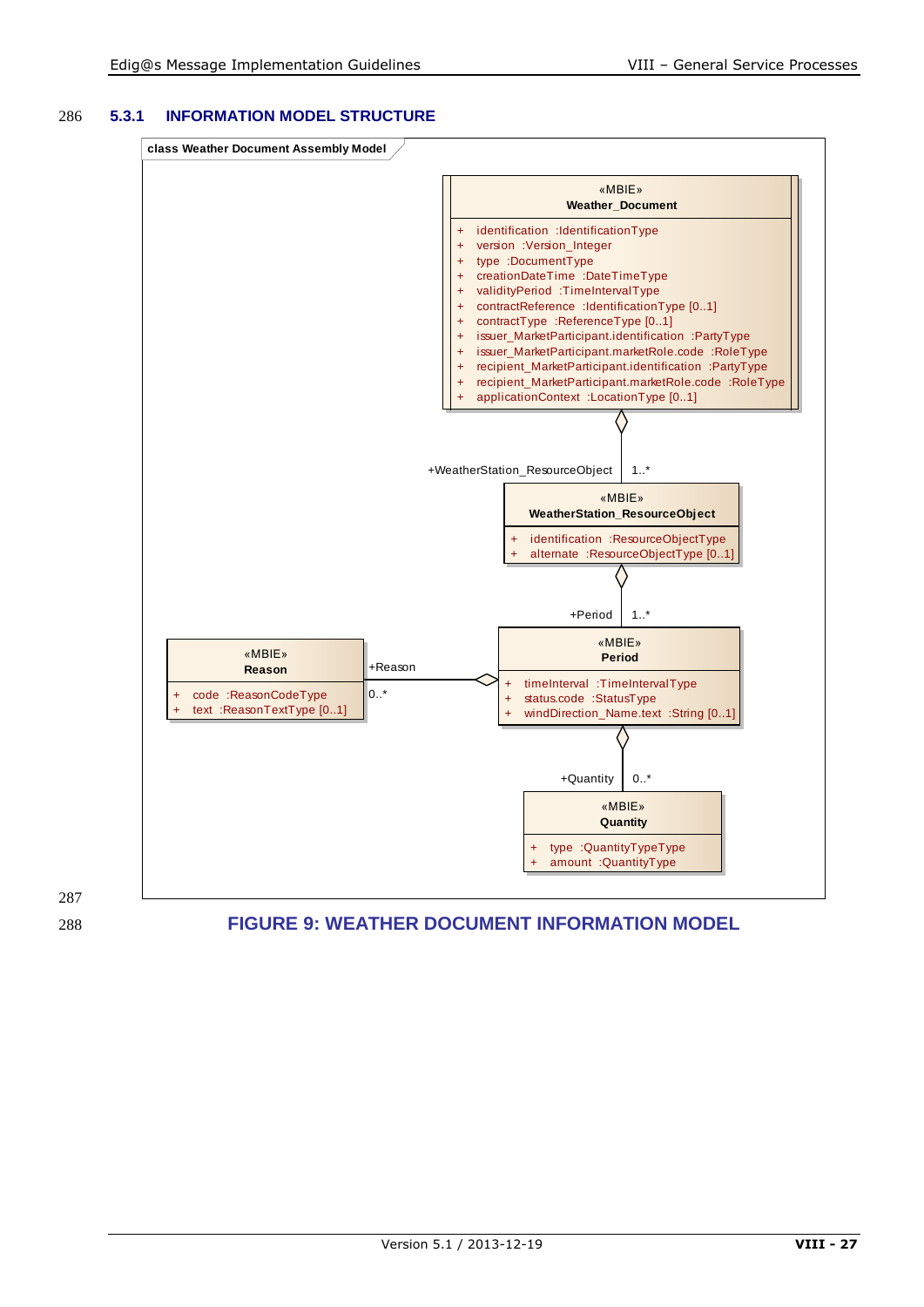# 289 **5.3.2 INFORMATION MODEL DESCRIPTION**

# 290 **5.3.3 RULES GOVERNING THE WEATHER DOCUMENT CLASS**

- 291 A document is uniquely identified by:
- 292 The identification of the document
- 293 The issuer identification
- 294 **•** The identification of the version.<br>295 **5.3.3.1 IDENTIFICATION**
- 295 **5.3.3.1 IDENTIFICATION**

| <b>ACTION</b>                  | <b>DESCRIPTION</b>                                                                                                                                                                                                                     |
|--------------------------------|----------------------------------------------------------------------------------------------------------------------------------------------------------------------------------------------------------------------------------------|
| <b>Definition of element</b>   | Identification of the document describing the Weather<br>Document.                                                                                                                                                                     |
| <b>Description</b>             | A Weather Document must have a unique identification<br>assigned by the issuer of the document to be sent to a<br>recipient for a given validity period.<br>The issuer must guarantee that this identification is unique<br>over time. |
| <b>Size</b>                    | The identification of a Weather Document may not exceed 35<br>alphanumeric characters.                                                                                                                                                 |
| <b>Applicability</b>           | This information is mandatory.                                                                                                                                                                                                         |
| <b>Dependence requirements</b> | None.                                                                                                                                                                                                                                  |

# 296 **5.3.3.2 VERSION**

| <b>ACTION</b>                  | <b>DESCRIPTION</b>                                                                                                                                                                                                                                                                                                                                                                                                                                                                |
|--------------------------------|-----------------------------------------------------------------------------------------------------------------------------------------------------------------------------------------------------------------------------------------------------------------------------------------------------------------------------------------------------------------------------------------------------------------------------------------------------------------------------------|
| <b>Definition of element</b>   | Version of the document being sent.                                                                                                                                                                                                                                                                                                                                                                                                                                               |
| <b>Description</b>             | The document version is used to identify a given version of a<br>Weather Document.<br>The first version number for a given document identification<br>shall normally be 1.<br>The document version number must be incremented for each<br>retransmission of a document that contains changes to the<br>previous version.<br>The receiving system shall only accept a document with a<br>version number which is greater than the previous version<br>number of the same document. |
| <b>Size</b>                    | A version number may not exceed 3 numeric characters.                                                                                                                                                                                                                                                                                                                                                                                                                             |
| <b>Applicability</b>           | This information is dependent.                                                                                                                                                                                                                                                                                                                                                                                                                                                    |
| <b>Dependence requirements</b> | This depends on local market rules.                                                                                                                                                                                                                                                                                                                                                                                                                                               |
| <b>TYPE</b><br>5.3.3.3         |                                                                                                                                                                                                                                                                                                                                                                                                                                                                                   |

| <b>ACTION</b>                  | <b>DESCRIPTION</b>                                         |
|--------------------------------|------------------------------------------------------------|
| <b>Definition of element</b>   | The type of the document being sent.                       |
| <b>Description</b>             | This identifies the type of Weather Document that is being |
|                                | sent.                                                      |
|                                | The following types of Weather Document are permitted:     |
|                                | $AMK = Weather$ forecast document                          |
|                                | $AML = Weather$ results document.                          |
|                                | (Reference Edig@s code list 6063).                         |
| <b>Size</b>                    | A type may not exceed 3 alphanumeric characters.           |
| Applicability                  | This information is mandatory.                             |
| <b>Dependence requirements</b> | None.                                                      |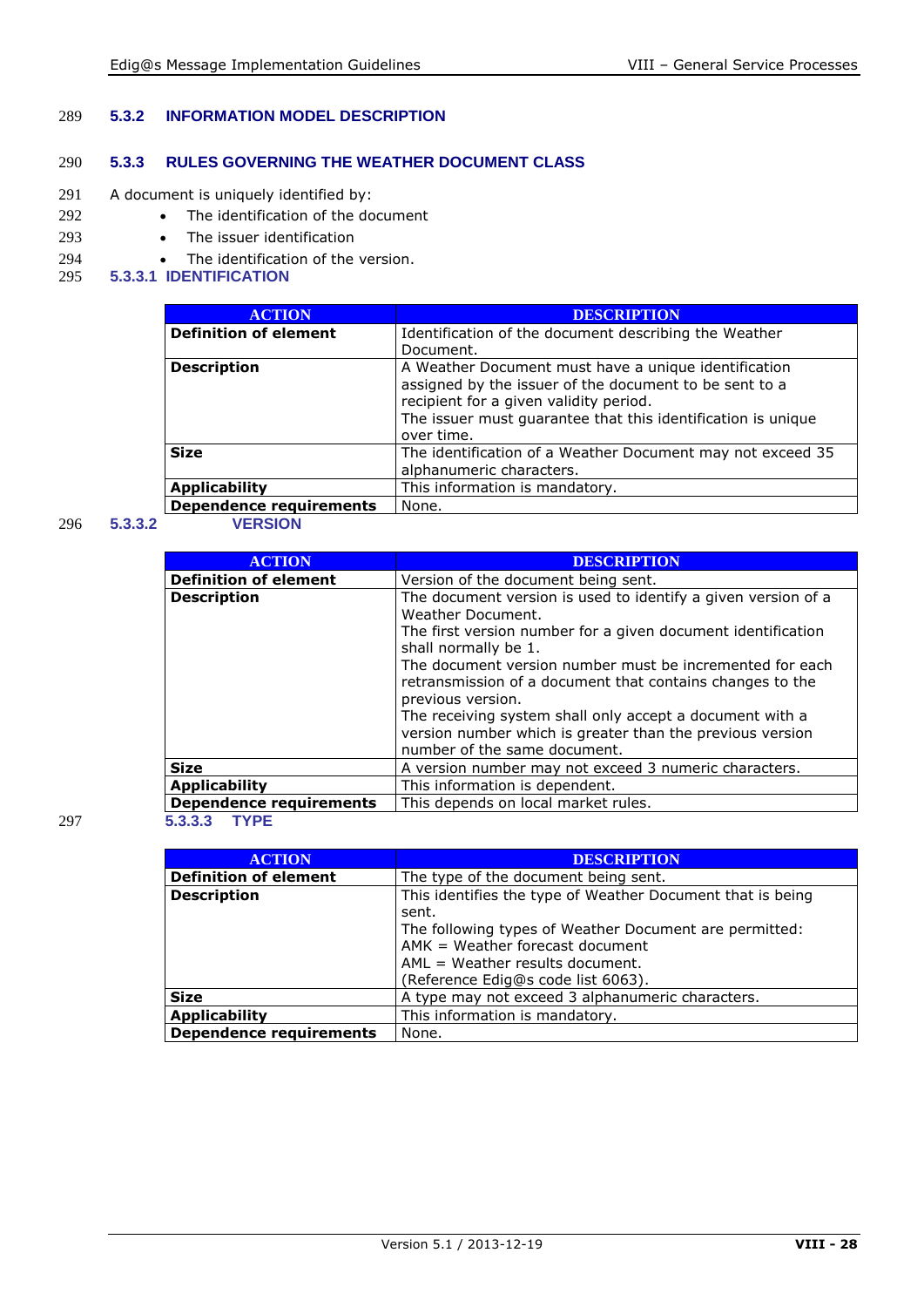### 298 **5.3.3.4 CREATIONDATETIME**

| <b>ACTION</b>                  | <b>DESCRIPTION</b>                                        |
|--------------------------------|-----------------------------------------------------------|
| <b>Definition of element</b>   | Date and time of the creation of the document.            |
| <b>Description</b>             | The date and time that the document was prepared for      |
|                                | transmission by the application of the issuer.            |
| <b>Size</b>                    | Refer to section 1.2 of the Edig@s General Guidelines for |
|                                | information on the attribute structure.                   |
| <b>Applicability</b>           | This information is mandatory.                            |
| <b>Dependence requirements</b> | None.                                                     |
| 5.3.3.5 VALIDITYPERIOD         |                                                           |

| <b>ACTION</b>                  | <b>DESCRIPTION</b>                                                                                      |
|--------------------------------|---------------------------------------------------------------------------------------------------------|
| <b>Definition of element</b>   | The start and end date and time of the period of validity<br>covered in the document.                   |
| <b>Description</b>             | This information provides the start and end date and time of<br>the period of validity of the document. |
| <b>Size</b>                    | Refer to section 1.2 of the Edig@s General Guidelines for<br>information on the attribute structure.    |
| <b>Applicability</b>           | This information is dependent.                                                                          |
| <b>Dependence requirements</b> | This information is provided where the document being<br>reported has a validity period                 |

# 300 **5.3.3.6 CONTRACTREFERENCE**

| <b>ACTION</b>                  | <b>DESCRIPTION</b>                                                                                                           |
|--------------------------------|------------------------------------------------------------------------------------------------------------------------------|
| Definition of element          | Identification of the contract reference that governs the                                                                    |
|                                | document contents.                                                                                                           |
| <b>Description</b>             | The contract reference identifies the contract under which the<br>conditions of the content and transmission of the document |
|                                | have been agreed.                                                                                                            |
| <b>Size</b>                    | The maximum length of the contract reference identification is                                                               |
|                                | 35 alphanumeric characters.                                                                                                  |
| <b>Applicability</b>           | This information is dependent.                                                                                               |
| <b>Dependence requirements</b> | This information is normally not required for a Weather                                                                      |
|                                | Document.                                                                                                                    |

# 301 **5.3.3.7 CONTRACTTYPE**

| <b>ACTION</b>                  | <b>DESCRIPTION</b>                                                                  |
|--------------------------------|-------------------------------------------------------------------------------------|
| <b>Definition of element</b>   | Identification of the type of contract covering the document.                       |
| <b>Description</b>             | The contract type identifies the nature of the contract defined<br>in the document. |
|                                | Refer to the Edigas 1153 codelist for the list of valid codes.                      |
| <b>Size</b>                    | The maximum length of the contract type is 3 alphanumeric<br>characters.            |
|                                |                                                                                     |
| <b>Applicability</b>           | This information is dependent.                                                      |
| <b>Dependence requirements</b> | This information is normally not required for a Weather                             |
|                                | Document.                                                                           |

# 302 **5.3.3.8 ISSUER\_MARKETPARTICIPANT.IDENTIFICATION – CODINGSCHEME**

| <b>ACTION</b>                  | <b>DESCRIPTION</b>                                                                                                                                                                                                                                                                                                                                                  |
|--------------------------------|---------------------------------------------------------------------------------------------------------------------------------------------------------------------------------------------------------------------------------------------------------------------------------------------------------------------------------------------------------------------|
| <b>Definition of element</b>   | Identification of the party who issued the Weather Document.                                                                                                                                                                                                                                                                                                        |
| <b>Description</b>             | The issuer of the Weather Document is identified by a unique<br>coded identification. This code identifies the party that is the<br>"owner" of the information being transmitted in the document.<br>The codification scheme used for the coded identification is<br>indicated by the coding scheme attribute and shall indicate the<br>code "305" for an EIC code. |
| <b>Size</b>                    | The maximum length of a sender's identification is 16<br>alphanumeric characters.<br>The maximum length of the coding scheme code is 3<br>alphanumeric characters.                                                                                                                                                                                                  |
| <b>Applicability</b>           | Both the identification and the coding scheme are mandatory.                                                                                                                                                                                                                                                                                                        |
| <b>Dependence requirements</b> | None.                                                                                                                                                                                                                                                                                                                                                               |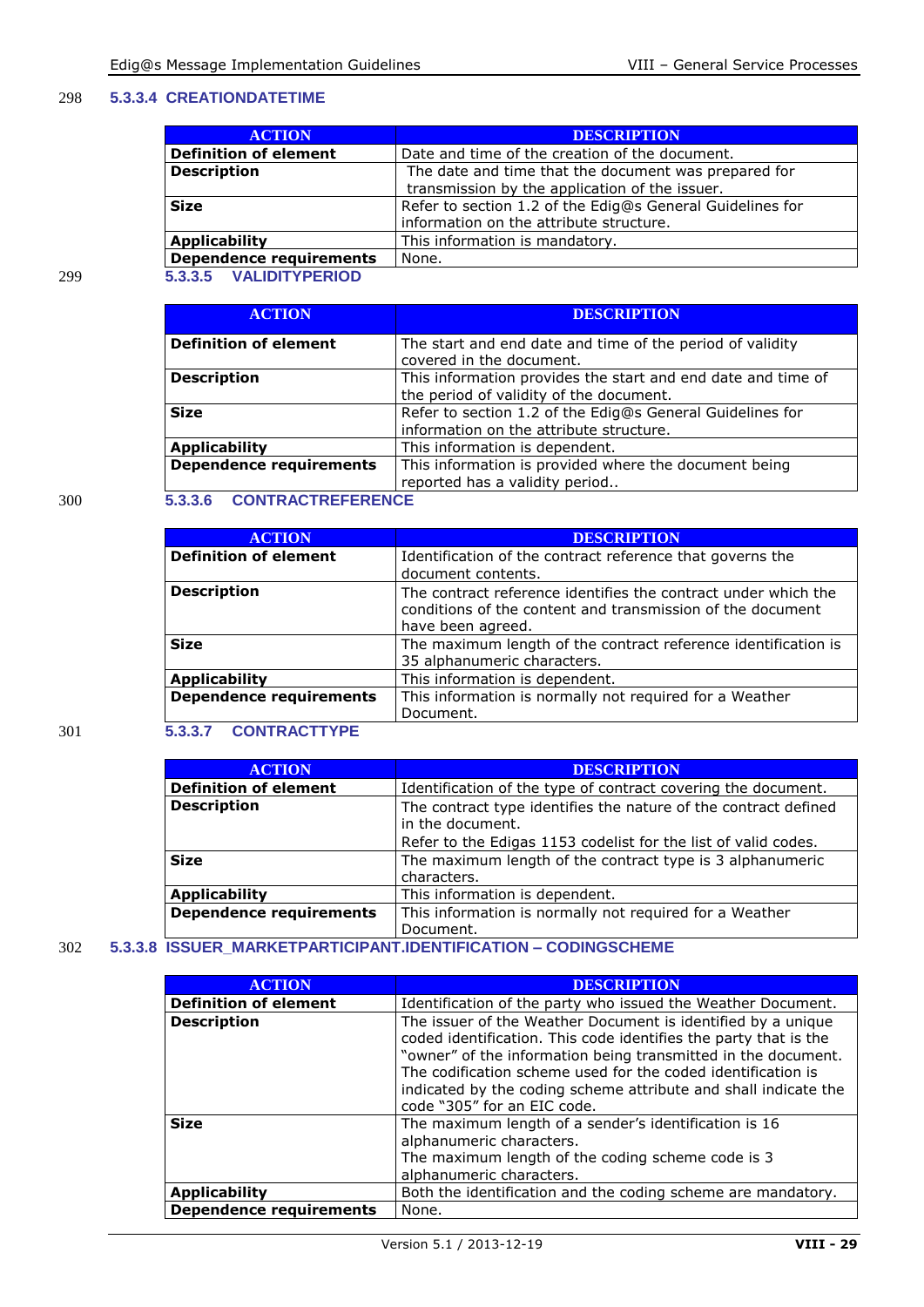### 303 **5.3.3.9 ISSUER\_MARKETPARTICIPANT.MARKETROLE.CODE**

| <b>ACTION</b>                | <b>DESCRIPTION</b>                                                |
|------------------------------|-------------------------------------------------------------------|
| <b>Definition of element</b> | Identification of the role that the party that issued the Weather |
|                              | Document is playing.                                              |
| <b>Description</b>           | The role being played by the issuer of the document for this      |
|                              | transmission.                                                     |
|                              | The following role is permitted:                                  |
|                              | $ZUH = Weather$ Provider.                                         |
|                              | (Reference Edig@s code list 3035).                                |
| <b>Size</b>                  | The maximum length of this information is 3 alphanumeric          |
|                              | characters.                                                       |
| <b>Applicability</b>         | This information is mandatory.                                    |
| Dependence requirements      | None.                                                             |

# 304 **5.3.3.10RECIPIENT\_MARKETPARTICIPANT.IDENTIFICATION – CODINGSCHEME**

| <b>ACTION</b>                  | <b>DESCRIPTION</b>                                                                                                                                                                                                                                            |
|--------------------------------|---------------------------------------------------------------------------------------------------------------------------------------------------------------------------------------------------------------------------------------------------------------|
| <b>Definition of element</b>   | Identification of the party receiving the Weather Document                                                                                                                                                                                                    |
| <b>Description</b>             | The party receiving the Weather Document is identified by a<br>unique coded identification.<br>The codification scheme used for the coded identification is<br>indicated by the coding scheme attribute and shall indicate the<br>code "305" for an EIC code. |
| <b>Size</b>                    | The maximum length of a recipient's identification is 16<br>alphanumeric characters.<br>The maximum length of the coding scheme code is 3<br>alphanumeric characters.                                                                                         |
| <b>Applicability</b>           | Both the identification and the coding scheme are mandatory.                                                                                                                                                                                                  |
| <b>Dependence requirements</b> | None.                                                                                                                                                                                                                                                         |

# 305 **5.3.3.11RECIPIENT\_MARKETPARTICIPANT.MARKETROLE.CODE**

| <b>ACTION</b>                  | <b>DESCRIPTION</b>                                                                                                                                                                       |
|--------------------------------|------------------------------------------------------------------------------------------------------------------------------------------------------------------------------------------|
| <b>Definition of element</b>   | Identification of the role that the recipient is playing.                                                                                                                                |
| <b>Description</b>             | The role being played by the recipient for this transmission.<br>The following roles are permitted:<br>$ZSO = System Operator$<br>$ZSH = Shipper.$<br>(Reference Edig@s code list 3035). |
| <b>Size</b>                    | The maximum length of this information is 3 alphanumeric<br>characters.                                                                                                                  |
| <b>Applicability</b>           | This information is mandatory.                                                                                                                                                           |
| <b>Dependence requirements</b> | None.                                                                                                                                                                                    |

# 306 **5.3.3.12 APPLICATIONCONTEXT – CODINGSCHEME**

| <b>ACTION</b>                  | <b>DESCRIPTION</b>                                                 |
|--------------------------------|--------------------------------------------------------------------|
| <b>Definition of element</b>   | The identification of a particular context that is significant to  |
|                                | the recipient.                                                     |
| <b>Description</b>             | The application context is used to identify a particular context   |
|                                | (location, application, etc.) that is relevant to the recipient of |
|                                | the document.                                                      |
|                                | The codification scheme used for the coded identification is       |
|                                | indicated by the coding scheme attribute and shall indicate the    |
|                                | code "305" for an EIC code.                                        |
| <b>Size</b>                    | The maximum length of an application context's identification is   |
|                                | 16 alphanumeric characters.                                        |
|                                | The maximum length of the coding scheme code is 3                  |
|                                | alphanumeric characters.                                           |
| <b>Applicability</b>           | This information is dependent.                                     |
| <b>Dependence requirements</b> | The information is only provided when there is bi laterial         |
|                                | agreement between the parties.                                     |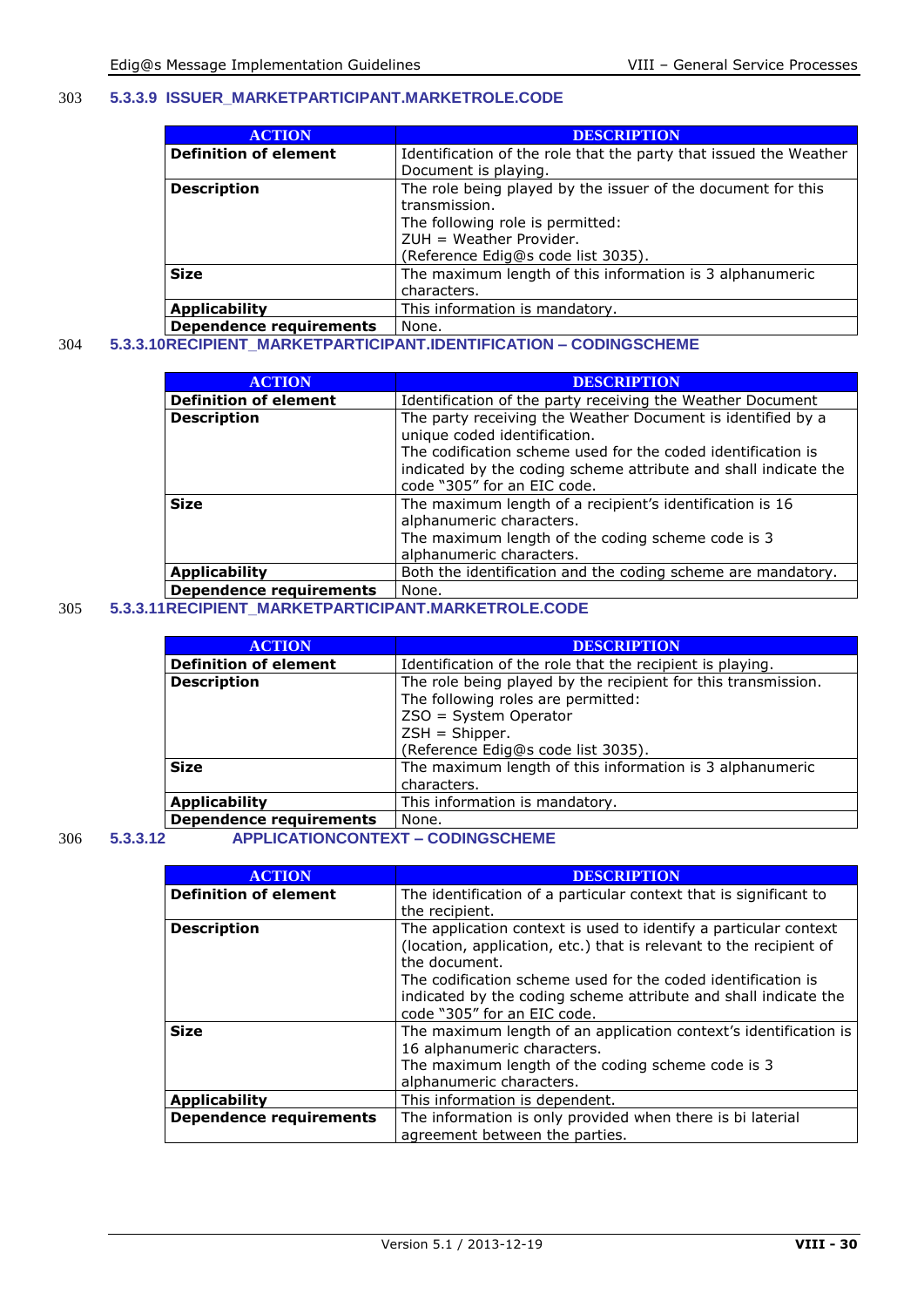# 307 **5.3.4 RULES GOVERNING THE WEATHER STATION RESOURCE OBJECT CLASS**

- 308 There may be as many Weather Station Resource Object classes as required to provide all the forecast or 309 results information.
- 309 results information.<br>310 5.3.4.1 **IDENTIFICA**
- 310 **5.3.4.1 IDENTIFICATION – CODINGSCHEME**

| <b>ACTION</b>                                                                                                                                                                                                                                                               | <b>DESCRIPTION</b>                                                                                                                                                                                                                                                                                        |
|-----------------------------------------------------------------------------------------------------------------------------------------------------------------------------------------------------------------------------------------------------------------------------|-----------------------------------------------------------------------------------------------------------------------------------------------------------------------------------------------------------------------------------------------------------------------------------------------------------|
| <b>Definition of element</b>                                                                                                                                                                                                                                                | The identification of a weather station.                                                                                                                                                                                                                                                                  |
| <b>Description</b>                                                                                                                                                                                                                                                          | The identification of a weather station for which the information<br>is being provided.<br>The codification scheme used for the coded identification is<br>indicated by the coding scheme attribute and shall indicate the<br>code "305" for an EIC code or the code "ZSO" for a System<br>Operator code. |
| <b>Size</b>                                                                                                                                                                                                                                                                 | The maximum length of the weather station identification is 16<br>alphanumeric characters.<br>The maximum length of the coding scheme is 3 alphanumeric<br>characters                                                                                                                                     |
| <b>Applicability</b>                                                                                                                                                                                                                                                        | Both the weather station identification and the coding scheme<br>are mandatory                                                                                                                                                                                                                            |
| <b>Contract Contract Contract Contract Contract Contract Contract Contract Contract Contract Contract Contract Contract Contract Contract Contract Contract Contract Contract Contract Contract Contract Contract Contract Contr</b><br>the contract of the contract of the | $\cdots$                                                                                                                                                                                                                                                                                                  |

**Dependence requirements** None.

# 311 **5.3.4.2 ALTERNATE\_RESOURCEOBJECT – CODINGSCHEME**

| <b>ACTION</b>                  | <b>DESCRIPTION</b>                                                                                                                                                                                                                                                                                                                          |
|--------------------------------|---------------------------------------------------------------------------------------------------------------------------------------------------------------------------------------------------------------------------------------------------------------------------------------------------------------------------------------------|
| <b>Definition of element</b>   | The identification of a weather station that is acting in the place<br>of the main weather station.                                                                                                                                                                                                                                         |
| <b>Description</b>             | The identification of a weather station replaced a main station<br>and provides information in the place of that station.<br>The codification scheme used for the coded identification is<br>indicated by the coding scheme attribute and shall indicate the<br>code "305" for an EIC code or the code "ZSO" for a System<br>Operator code. |
| <b>Size</b>                    | The maximum length of the replacing station identification is 16<br>alphanumeric characters.<br>The maximum length of the coding scheme is 3 alphanumeric<br>characters                                                                                                                                                                     |
| <b>Applicability</b>           | Both the replacing station identification and the coding scheme<br>are dependant                                                                                                                                                                                                                                                            |
| <b>Dependence requirements</b> | This information is only provided if the main weather station<br>cannot provide information and it acts as its replacement.                                                                                                                                                                                                                 |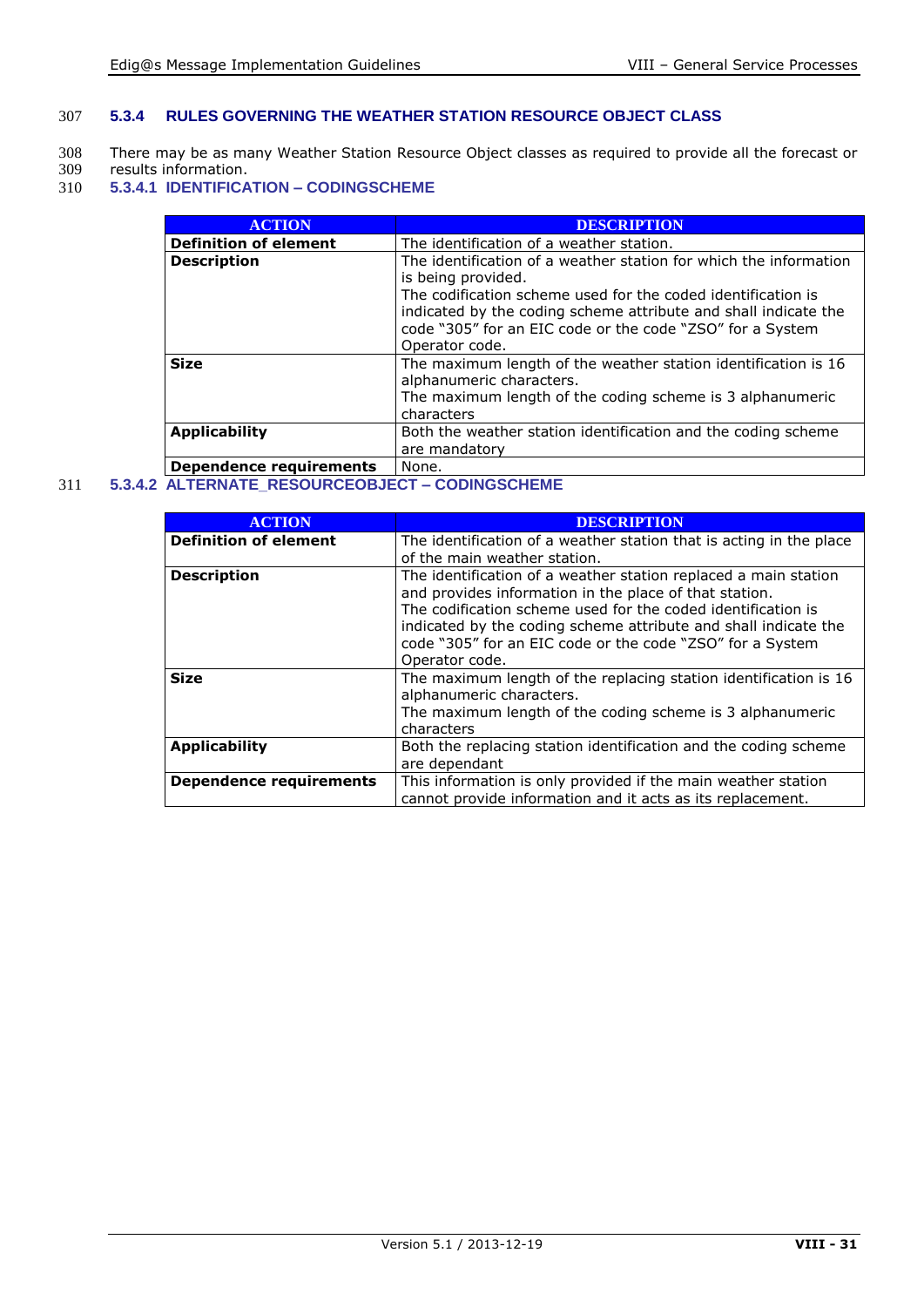# 312 **5.3.5 RULES GOVERNING THE PERIOD CLASS**

- 313 The main characteristics are optional to enable no value to be provided if there is none available. 314 If a weather station has no information available then an appropriate status should be given.
- 315 **5.3.5.1 TIMEINTERVAL**

| <b>ACTION</b>                  | <b>DESCRIPTION</b>                                            |
|--------------------------------|---------------------------------------------------------------|
| <b>Definition of element</b>   | The time interval relevant to the information being provided. |
| <b>Description</b>             | The start and end date and times that the associated value    |
|                                | information concerns.                                         |
| <b>Size</b>                    | Refer to section 1.2 of the Edig@s General Guidelines for     |
|                                | information on the attribute structure.                       |
| <b>Applicability</b>           | This information is mandatory.                                |
| <b>Dependence requirements</b> | None.                                                         |
|                                |                                                               |

### 316 **5.3.5.2 WINDDIRECTION\_NAME.TEXT**

| <b>ACTION</b>                  | <b>DESCRIPTION</b>                                                                                      |  |
|--------------------------------|---------------------------------------------------------------------------------------------------------|--|
| <b>Definition of element</b>   | The wind direction being reported.                                                                      |  |
| <b>Description</b>             | This information defines the wind direction expressed in the<br>direction of the magnetic compass rose. |  |
| <b>Size</b>                    | The maximum length of this information is up to 35 characters.                                          |  |
| <b>Applicability</b>           | This information is dependent.                                                                          |  |
| <b>Dependence requirements</b> | This information is provided only if available.                                                         |  |

# 317 **5.3.5.3 STATUS.CODE**

| <b>ACTION</b>                  | <b>DESCRIPTION</b>                                                                                                                                                                                                                                                                                                                                                                                                                                     |  |  |  |
|--------------------------------|--------------------------------------------------------------------------------------------------------------------------------------------------------------------------------------------------------------------------------------------------------------------------------------------------------------------------------------------------------------------------------------------------------------------------------------------------------|--|--|--|
| <b>Definition of element</b>   | The status of the weather information provided.                                                                                                                                                                                                                                                                                                                                                                                                        |  |  |  |
| <b>Description</b>             | This information provides the status of the weather information<br>provided for the time interval being reported.<br>Only one of the following status values are permitted:<br>In the weather forecast notice (document type AMK):<br>$03G =$ Forecast – estimated value<br>In the weather results notice (document type AML):<br>$04G = Realised - Provisional value$<br>$05G =$ Validated - Definitive value<br>(Reference Edig@s Status code list). |  |  |  |
| <b>Size</b>                    | The maximum length of this information is 3 alphanumeric<br>characters.                                                                                                                                                                                                                                                                                                                                                                                |  |  |  |
| <b>Applicability</b>           | This information is mandatory.                                                                                                                                                                                                                                                                                                                                                                                                                         |  |  |  |
| <b>Dependence requirements</b> | None.                                                                                                                                                                                                                                                                                                                                                                                                                                                  |  |  |  |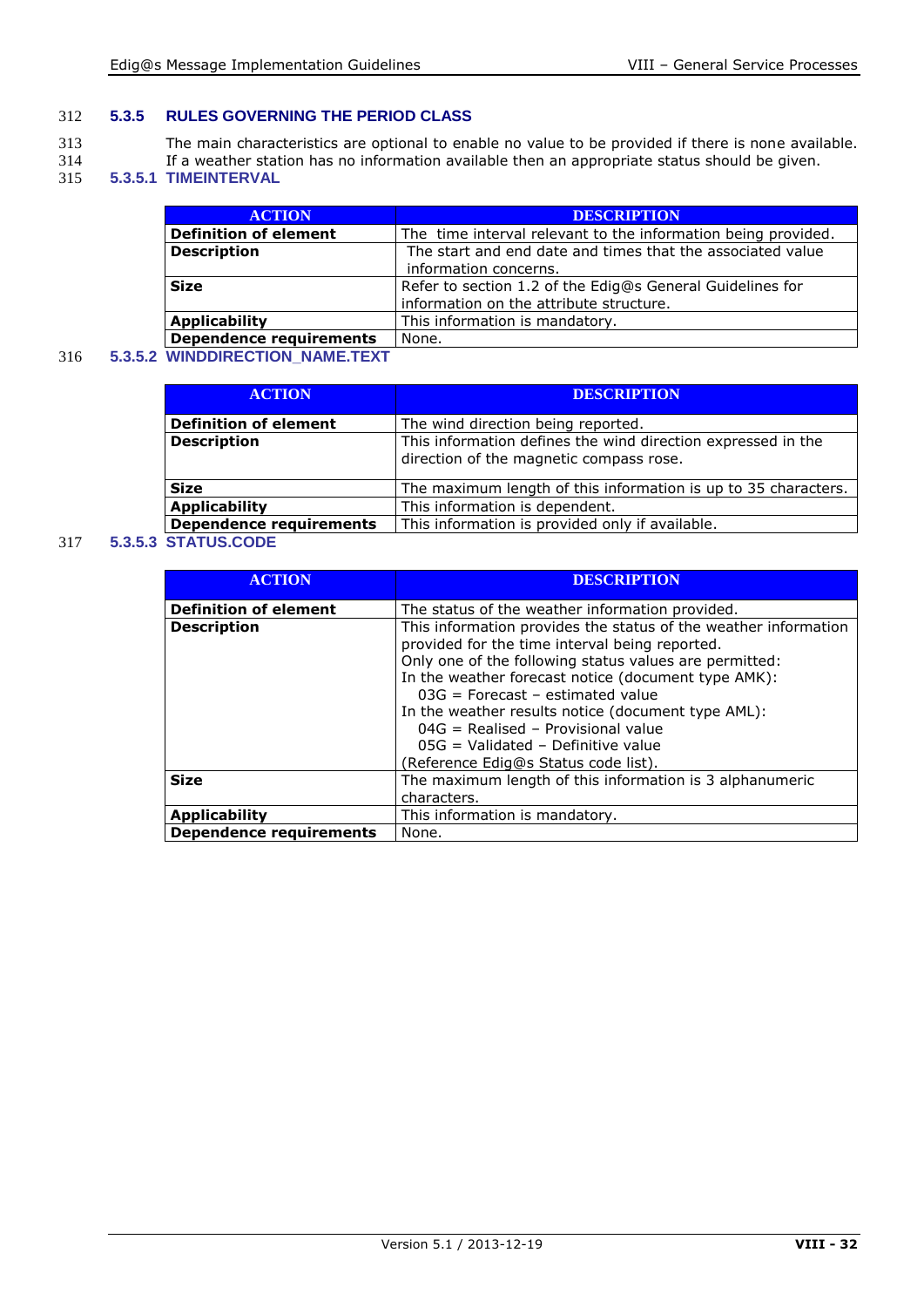# 318 **5.3.6 RULES GOVERNING THE QUANTITY CLASS**

319 As many quantity classes as are required to provide the weather information are provided. If 320 there is no information this class is not provided and the Reason class provides the justification 321 information.

# 322 **5.3.6.1 TYPE**

| <b>ACTION</b>                  | DESCRIPTION                                                                                                                                                                                                                                                                                                                                                                                                                                                                                              |  |  |  |
|--------------------------------|----------------------------------------------------------------------------------------------------------------------------------------------------------------------------------------------------------------------------------------------------------------------------------------------------------------------------------------------------------------------------------------------------------------------------------------------------------------------------------------------------------|--|--|--|
| <b>Definition of element</b>   | The identification of the type of quantity concerning the weather<br>information.                                                                                                                                                                                                                                                                                                                                                                                                                        |  |  |  |
| <b>Description</b>             | This identifies the type of quantity for which the weather<br>information is being defined.<br>Permitted codes are:<br>$ZXP =$ Windspeed expressed in meters per second (msc).<br>$TC = Temperature expressed in degrees.$<br>ZXQ = Minimum temperature expressed in degrees celcius<br>ZXR = Maximum temperature expressed in degrees celcius<br>ZXS = Cloudiness expressed in Okta units<br>$ZXU = Index of confidence$<br>$ZXV = Solar irradiance.$<br>(Reference Edig@s QuantityTypeType code list). |  |  |  |
| <b>Size</b>                    | The maximum length of this information is 3 alphanumeric<br>characters.                                                                                                                                                                                                                                                                                                                                                                                                                                  |  |  |  |
| <b>Applicability</b>           | This information is mandatory.                                                                                                                                                                                                                                                                                                                                                                                                                                                                           |  |  |  |
| <b>Dependence requirements</b> | None.                                                                                                                                                                                                                                                                                                                                                                                                                                                                                                    |  |  |  |

### 323 **5.3.6.2 AMOUNT**

| <b>ACTION</b>                  | <b>DESCRIPTION</b>                                              |  |  |  |
|--------------------------------|-----------------------------------------------------------------|--|--|--|
|                                |                                                                 |  |  |  |
| <b>Definition of element</b>   | The quantity that is being reported.                            |  |  |  |
| <b>Description</b>             | This information defines the quantity being reported for the    |  |  |  |
|                                | characteristic in question.                                     |  |  |  |
|                                | A decimal point value may be used to express values that are    |  |  |  |
|                                | inferior to the defined unit of measurement.                    |  |  |  |
|                                | The decimal mark that separates the digits forming the integral |  |  |  |
|                                | part of a number from those forming the fractional part (ISO    |  |  |  |
|                                | 6093) shall always be a period (".").                           |  |  |  |
|                                | All quantities are non-signed values.                           |  |  |  |
| <b>Size</b>                    | The maximum length of this information is 17 numeric            |  |  |  |
|                                | characters (decimal mark, if used, included). All leading zeros |  |  |  |
|                                | are to be suppressed.                                           |  |  |  |
|                                | The number of decimal places identifying the fractional part of |  |  |  |
|                                | the quantity depends on local market rules.                     |  |  |  |
| <b>Applicability</b>           | This information is mandatory.                                  |  |  |  |
| <b>Dependence requirements</b> | None.                                                           |  |  |  |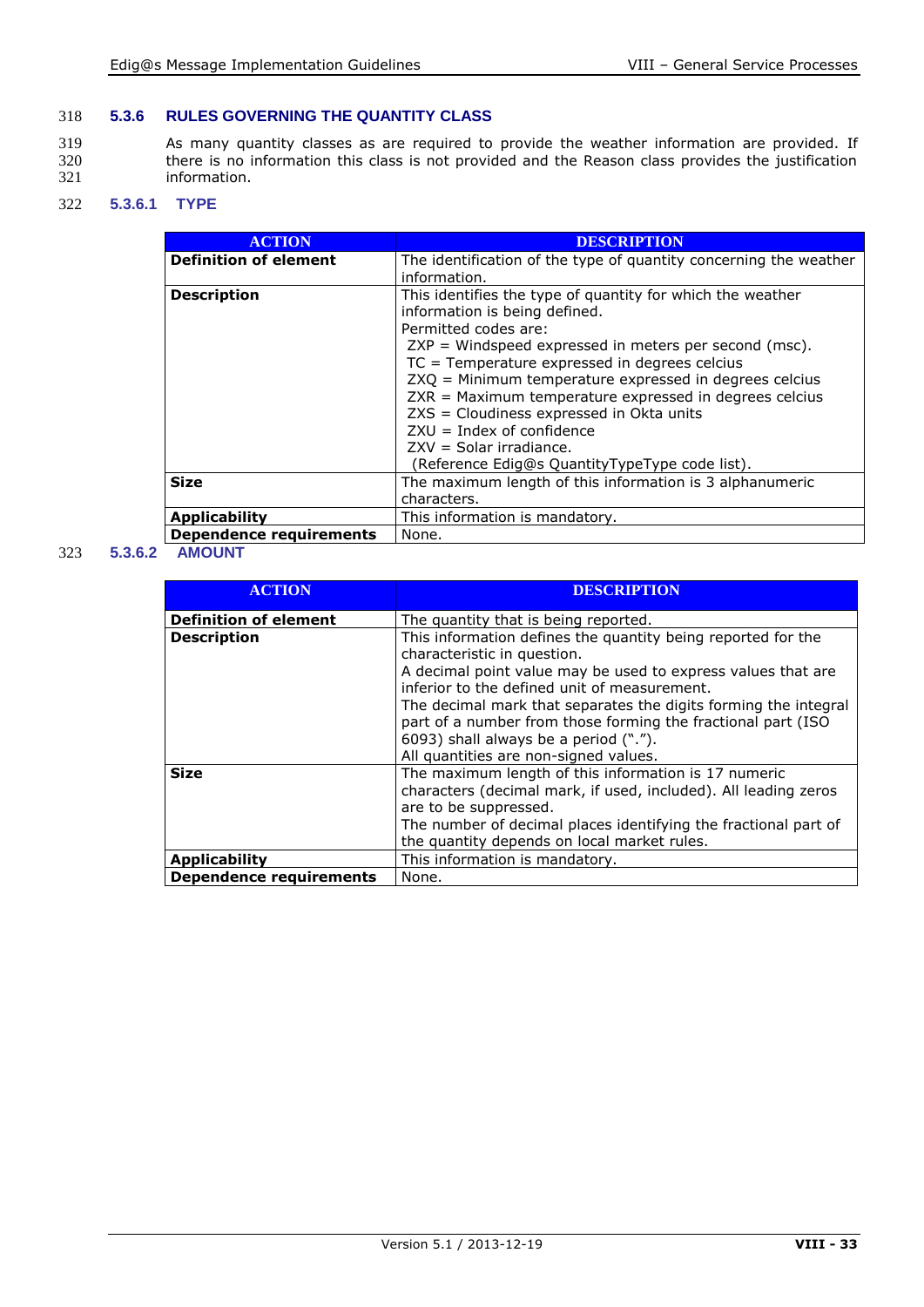# 324 **5.3.7 REASON CLASS**

- 325 The Reason class shall provide any coded or textual information that is necessary to completely describe
- 326 the weather conditions.
- 327 **5.3.7.1 CODE**

| <b>ACTION</b>                  | <b>DESCRIPTION</b>                                          |  |  |  |
|--------------------------------|-------------------------------------------------------------|--|--|--|
| <b>Definition of element</b>   | A code providing additional information.                    |  |  |  |
| <b>Description</b>             | The reason code provides coded additional information. As   |  |  |  |
|                                | many reason elements as necessary may be used.              |  |  |  |
|                                | Refer to the Edigas ReasonCodeType codelist for the list of |  |  |  |
|                                | valid codes                                                 |  |  |  |
| <b>Size</b>                    | The maximum length of this information is 3 alphanumeric    |  |  |  |
|                                | characters.                                                 |  |  |  |
| <b>Applicability</b>           | This information is dependent.                              |  |  |  |
| <b>Dependence requirements</b> | The information is provided as required.                    |  |  |  |

# 328 **5.3.7.2 TEXT**

| <b>ACTION</b>                | <b>DESCRIPTION</b>                                                        |  |  |  |
|------------------------------|---------------------------------------------------------------------------|--|--|--|
| <b>Definition of element</b> | Textual explanation of the reason code.                                   |  |  |  |
| <b>Description</b>           | If the code does not provide all the information.                         |  |  |  |
| <b>Size</b>                  | The maximum length of this information is 512 alphanumeric<br>characters. |  |  |  |
| <b>Applicability</b>         | This information is dependent.                                            |  |  |  |
| Dependence requirements      | Used only if the reason code is insufficient.                             |  |  |  |
|                              |                                                                           |  |  |  |

329